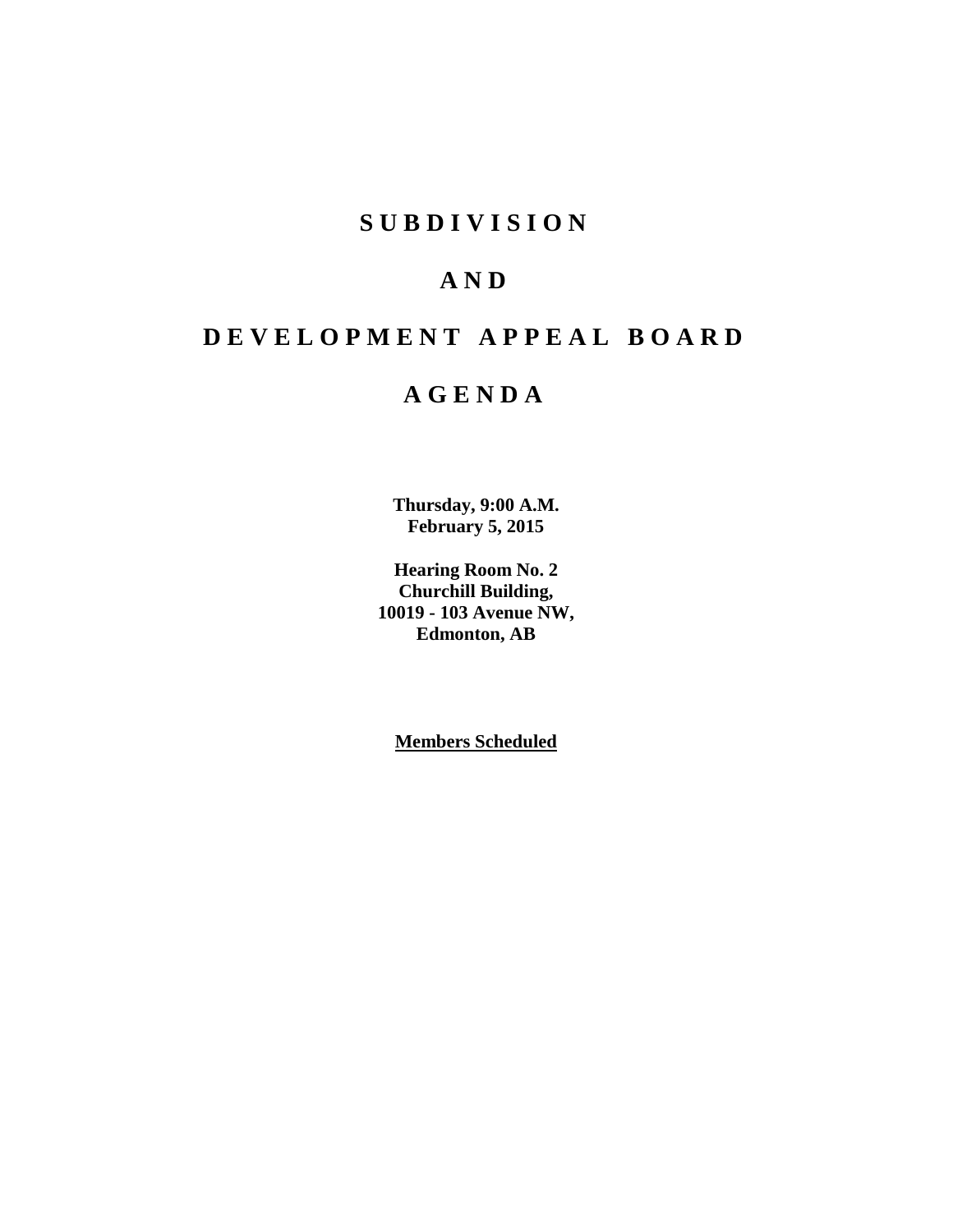## **SUBDIVISION AND DEVELOPMENT APPEAL BOARD HEARING ROOM NO. 2**

| I                                     | 9:00 A.M.    | SDAB-D-15-025 | Relocate a Minor Impact Utility Service<br>(relocate City Park and Ride facility for Century<br>Park LRT Station)                                                                                                                                             |
|---------------------------------------|--------------|---------------|---------------------------------------------------------------------------------------------------------------------------------------------------------------------------------------------------------------------------------------------------------------|
|                                       |              |               | 2423 - 111 Street NW<br>Project No.: 089958187-003                                                                                                                                                                                                            |
|                                       |              |               | BREAK - 10:30 A.M. TO 10:45 A.M.                                                                                                                                                                                                                              |
| $\mathbf{I}$                          | 10:45 A.M.   | SDAB-D-15-026 | Operate a Major Home Based Business<br>(administration office and equipment storage for<br>landscaping services)                                                                                                                                              |
|                                       |              |               | 10909 - 73 Avenue NW<br>Project No.: 151219046-001                                                                                                                                                                                                            |
| LUNCH BREAK - 12:30 P.M. TO 1:00 P.M. |              |               |                                                                                                                                                                                                                                                               |
| III                                   | 1:00 P.M.    | SDAB-D-15-027 | Develop a temporary Accessory parking lot,<br>Accessory to existing adjacent Commercial Use<br>properties (EXPIRES 60 calendar days after 102<br>Avenue NW between 125 Street NW and<br>Connaught Drive NW is restored and reopened<br>to the General Public) |
|                                       |              |               | 12428 / 12432 - Stony Plain Road NW<br>Project No.: 165989900-001                                                                                                                                                                                             |
| BREAK - 3:15 P.M. TO 3:30 P.M.        |              |               |                                                                                                                                                                                                                                                               |
| IV                                    | 3:30 P.M.    | SDAB-D-15-028 | Operate a Major Home Based Business<br>(administrative office for general contractor<br>with storage in an Accessory building)                                                                                                                                |
|                                       |              |               | 8704 - 150 Avenue NW<br>Project No.: 160316895-001                                                                                                                                                                                                            |
|                                       | <b>NOTE:</b> |               | Unless otherwise stated, all references to "Section numbers" refer to<br>the authority under the Edmonton Zoning Bylaw 12800.                                                                                                                                 |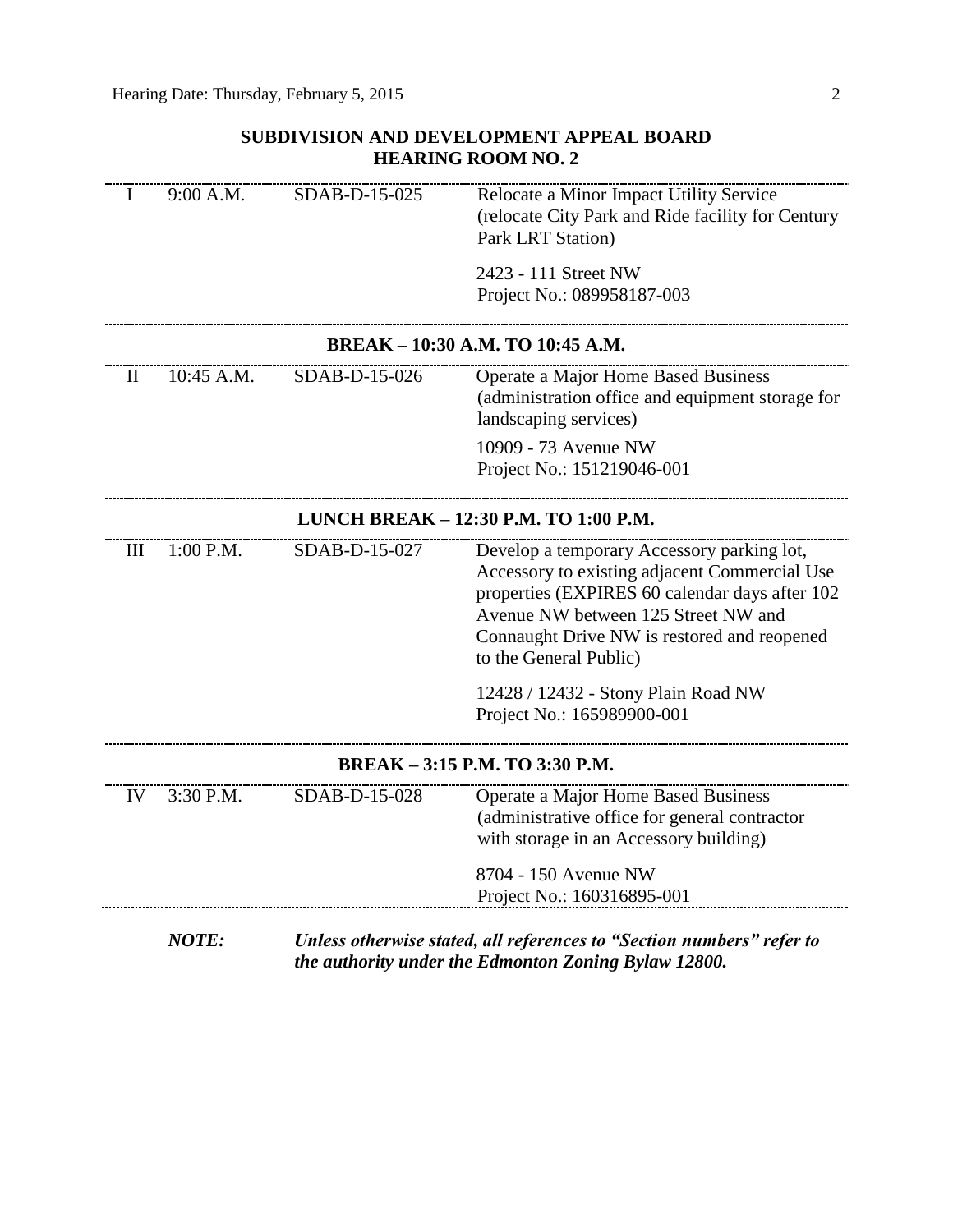#### **ITEM I: 9:00 A.M. FILE: SDAB-D-15-025**

## AN APPEAL FROM THE DECISION OF THE DEVELOPMENT OFFICER BY AN ADJACENT PROPERTY OWNER

APPELLANT:

APPLICATION NO.: 89958187-003

ADDRESS OF APPELLANT: 409 - 2510 - 109 Street NW

DECISION OF THE DEVELOPMENT AUTHORITY: Approved with Conditions

DECISION DATE: December 3, 2014

DATE OF APPEAL: January 7, 2015

RESPONDENT:

ADDRESS OF RESPONDENT: 10160 - 112 Street NW

MUNICIPAL DESCRIPTION OF SUBJECT PROPERTY: 2423 - 111 Street NW

OVERLAY: N/A

STATUTORY PLAN: N/A

Edmonton AB T6J 2X1

APPLICATION TO: To relocate a Minor Impact Utility Service (relocate City Park and Ride facility for Century Park LRT Station)

NOTIFICATION PERIOD: December 25, 2014 through January 7, 2015

Edmonton AB T5K 2L6

LEGAL DESCRIPTION: Plan 0022925 Blk 32 Lot 5A

ZONE: DC2.846 Site Specific Development Control Provision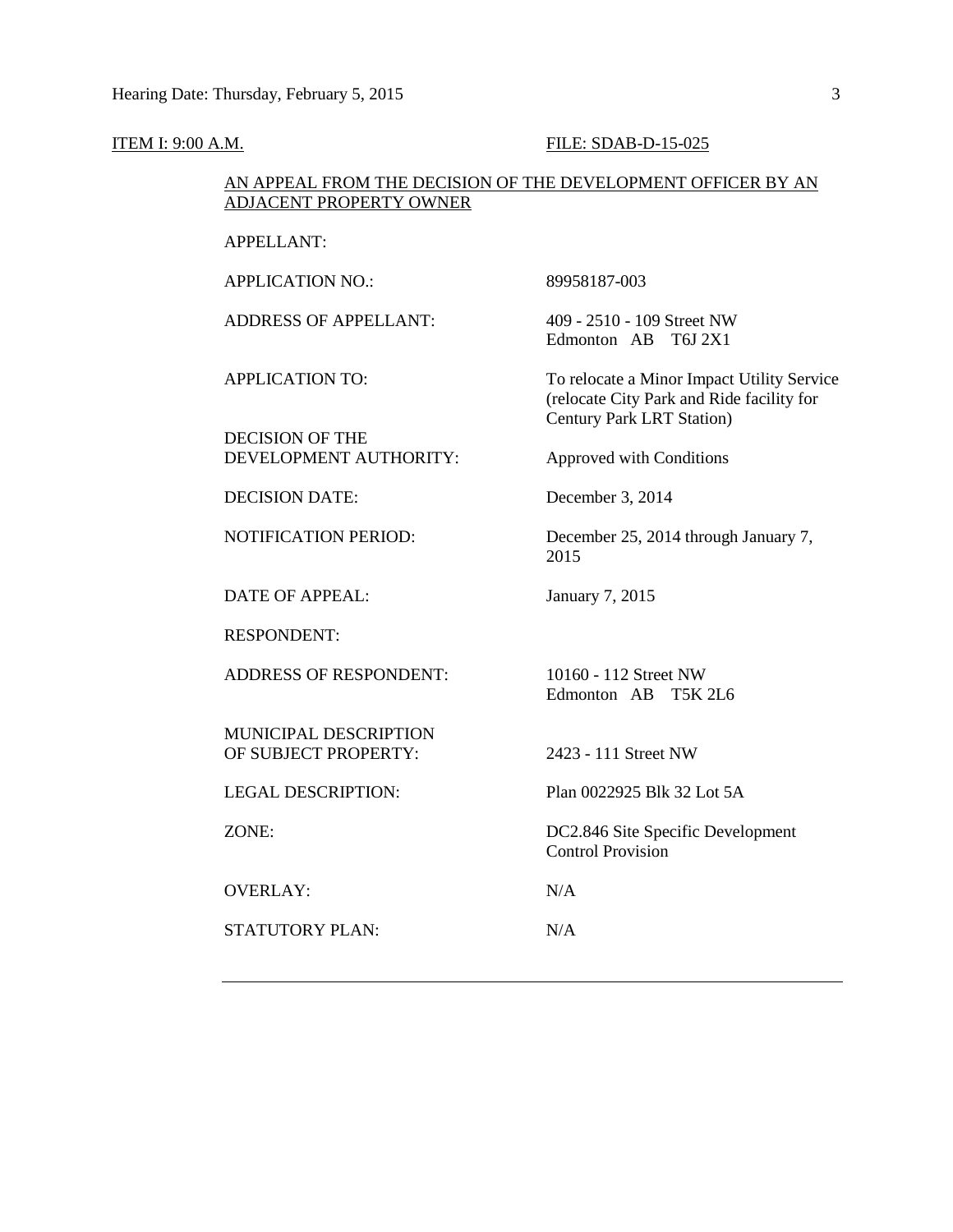### DEVELOPMENT OFFICER'S DECISION

APPROVED - The proposed development is approved subject to the following conditions:

> 1) This Development Permit is NOT valid until the Notification Period expires in accordance to Section 21.1. (Reference Section 17.1).

2) The applicant or landowner shall pay the Notification Fee of \$100.

3) Exterior lighting shall be developed to provide a safe lit environment in accordance with Sections 51 and 58 and to the satisfaction of the Development Officer.

4) Any outdoor lighting for any development shall be located and arranged so that no direct rays of light are directed at any adjoining properties, or interfere with the effectiveness of any traffic control devices. (Reference Section 51 of the Edmonton Zoning Bylaw 12800).

5) The applicant shall place barricades at the entrance of the westbound entrance at 109 Street to prevent vehicles from entering the site at this location. "No Entrance" signage must also be installed to indicate that this access must operate as an exit only.

6) Any sidewalk or boulevard damage occurring as a result of construction traffic must be restored to the satisfaction of Transportation Services, as per Section 15.5(f) of the Zoning Bylaw. The sidewalks and boulevard will be inspected by Transportation Services prior to construction, and again once construction is complete. All expenses incurred for repair are to be borne by the owner.

7) Any hoarding or construction taking place on road right-of-way requires an OSCAM (On-Street Construction and Maintenance) permit. It should be noted that the hoarding must not damage boulevard trees. The owner or Prime Contractor must apply for an OSCAM online at: http://www.edmonton.ca/bylaws\_licences/licences\_permits/oscam-permitrequest.aspx.

8) This permit shall expire on June 30, 2020. The development must be removed from the site by this date.

## NOTES:

1) An approved Development Permit means that the proposed development has been reviewed only against the provisions of the Edmonton Zoning Bylaw. It does not remove obligations to conform with other legislation, bylaws or land title instruments such as the Municipal Government Act, the ERCB Directive 079, the Edmonton Safety Codes Permit Bylaw or any caveats, covenants or easements that might be attached to the Site.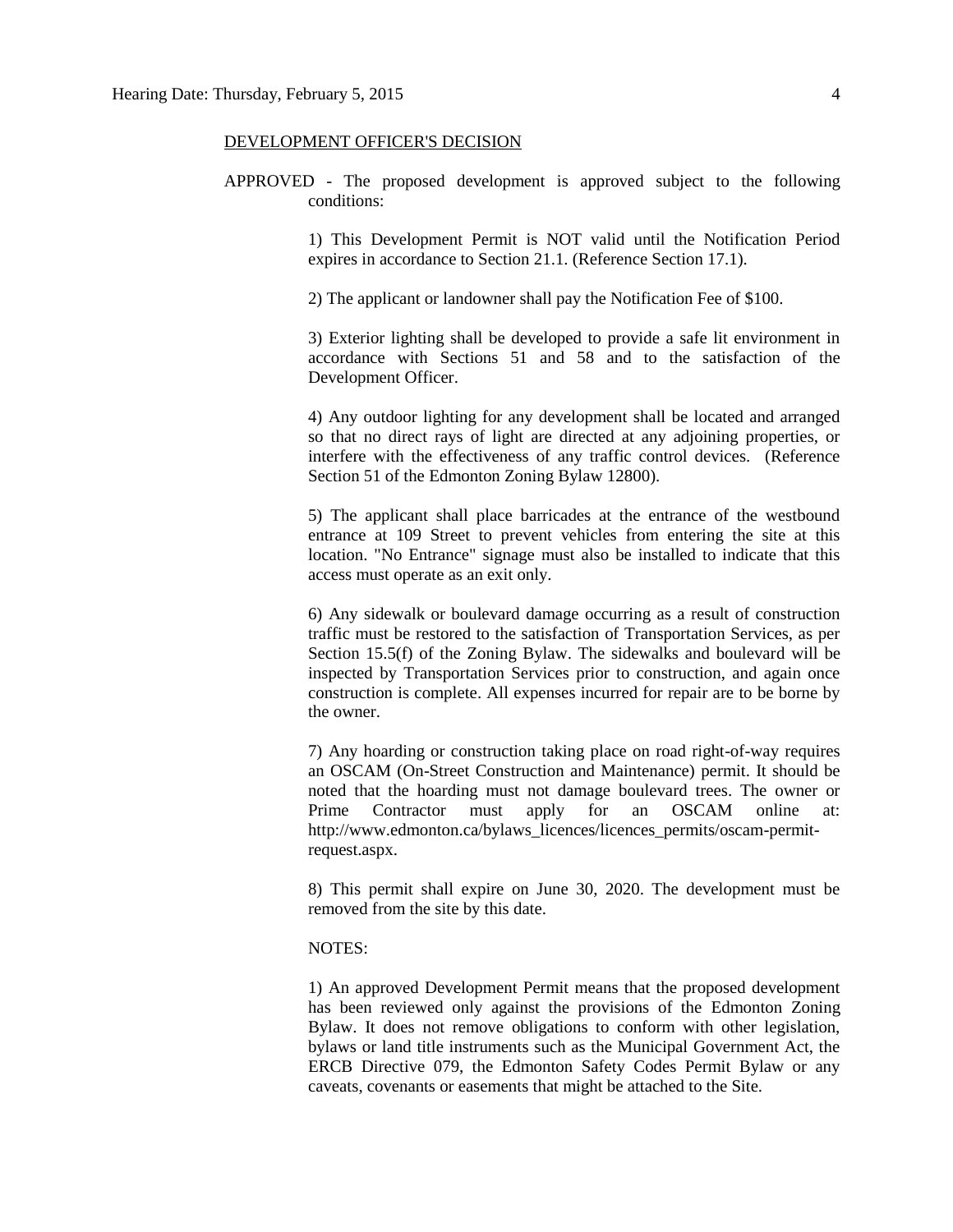## DEVELOPMENT OFFICER'S DECISION (CONTINUED)

2) The Development Permit shall not be valid unless and until the conditions of approval, save those of a continuing nature, have been fulfilled; and no notice of appeal from such approval has been served on the Subdivision and Development Appeal Board within the time period specified in subsection 21.1 (Ref. Section 17.1).

3) Signs require separate Development Applications.

4) The City of Edmonton does not conduct independent environmental checks of land within the City. If you are concerned about the suitability of this property for any purpose, you should conduct your own tests and reviews. The City of Edmonton, in issuing this Development Permit, makes no representations and offers no warranties as to the suitability of the property for any purpose or as to the presence or absence of any environmental contaminants on the property.

5) A Building Permit is Required for any construction or change in use of a building. For a building permit, and prior to the Plans Examination review, you require construction drawings and the payment of fees. Please contact the 311 Call Centre for further information.

6) This Development Permit is not a Business Licence. A separate application must be made for a Business Licence.

## **VARIANCE:**

1) Variance of landscaping requirement as per Sections DC2.846.5(s) 55.4, and 55.8:

 - The additional landscaping required for the subject property shall be deferred to a future Development Permit.

## APPELLANT'S SUBMISSION

- 1. Noise factor. I do not want to be woken up at 6:00 a.m. for people to find a parking spot.
- 2. Weirdo factor. Park and Rides draw a "strange" crowd and as a 19 year old female I walk home from the LRT station alone in the evening.
- 3. Inconvenient. This will make selling my condo 10 times harder as no one wants a parking lot in their front yard.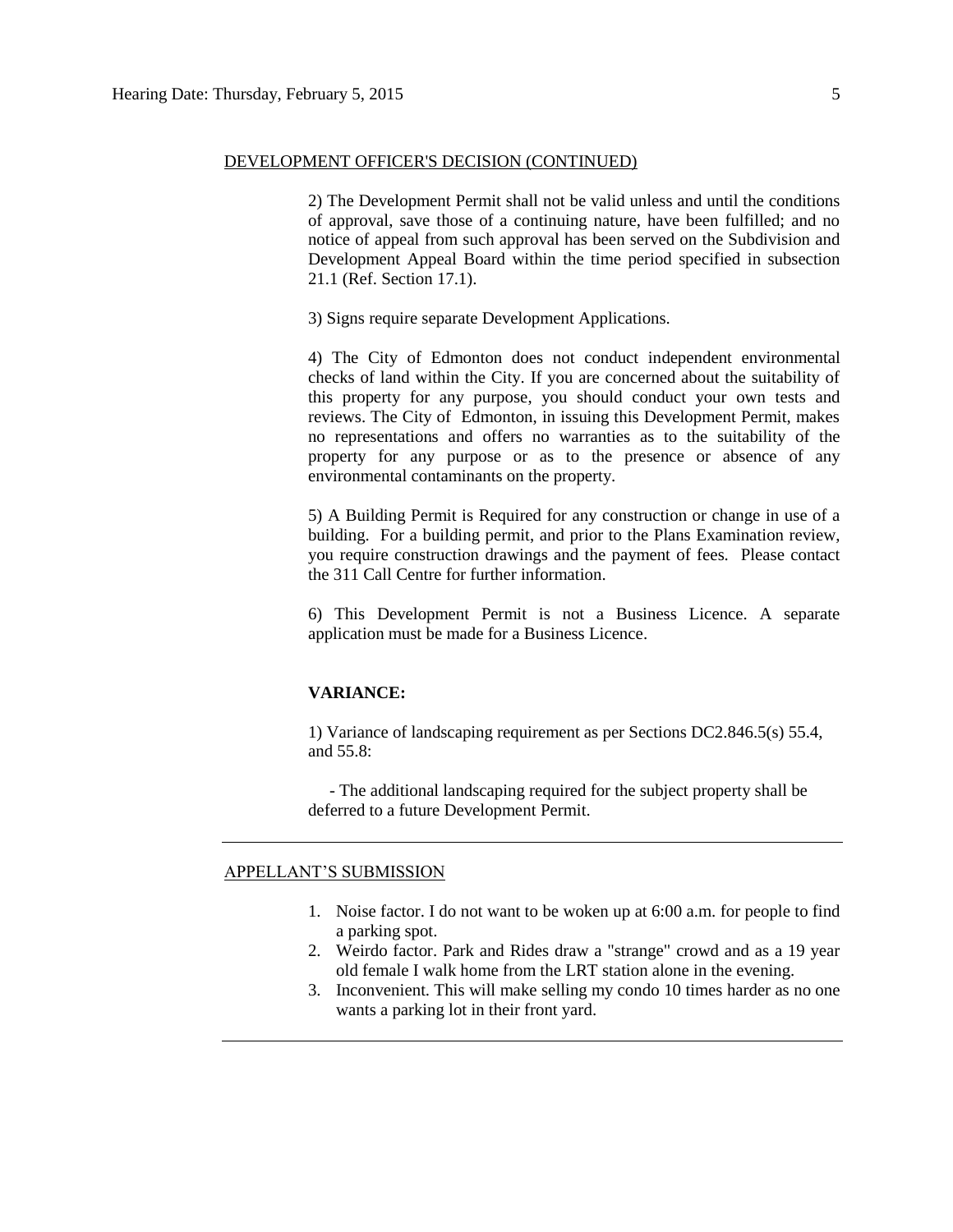This is an application to relocate a Minor Impact Utility Service (relocate City Park and Ride facility for Century Park LRT Station).

The site is located east of 111 Street between 23 Avenue and 29A Avenue and is zoned DC2.846 Site Specific Development Control Provision, Section 720 of the Edmonton Zoning Bylaw 12800. DC2.846 was Signed and Passed by City Council on September 3, 2013, under Bylaw 16555. **A copy of Bylaw 16555 is on file.**

Section 641(4) of the *Municipal Government Act*, Chapter M-26 states despite section 685, if a decision with respect to a development permit application in respect of a direct control district

- (a) is made by a council, there is no appeal to the subdivision and development appeal board, or
- (b) is made by a development authority, the appeal is limited to whether the development authority following the directions of council, and if the subdivision and development appeal board finds that the development authority did not follow the directions it may, in accordance with the directions, substitute its decision for the development authority's decision

**Minor Impact Utility Services** is a listed Use in the DC2.846 District, Section DC2.846.3.

Under Section 7.7(7), **Minor Impact Utility Services** means development for public utility infrastructure purposes which is likely to have some impact on the environment or adjacent land Uses by virtue of its appearance, noise, size, Traffic Generation or operational characteristics. Typical Uses include vehicle, equipment and material storage yards for utilities and services; telephone exchanges; wire centres; switching centres; snow dumping sites; Transit Centres; transit depots and transfer facilities; water towers; hydrospheres; water treatment plants; power terminals and distributing substations; communication towers and gate stations for natural gas distribution.

This application was approved by the Development Officer subject to conditions.

Pursuant to Section 11.3 and 11.4 and subject to the right of appeal to the Subdivision and Development Appeal Board, Section 21.1, the Development Officer granted the following variance:

Section DC2.846.5(s) states minimum building Setbacks from the edge of the Site and the edge of the internal road right-of way shall be as shown in Appendix III.

Section 55.4 provides General Requirements for Landscaping.

Section 55.8 provides specifications for plant materials to be used in landscaping.

**The Development Officer deferred additional landscaping required to a future development permit.**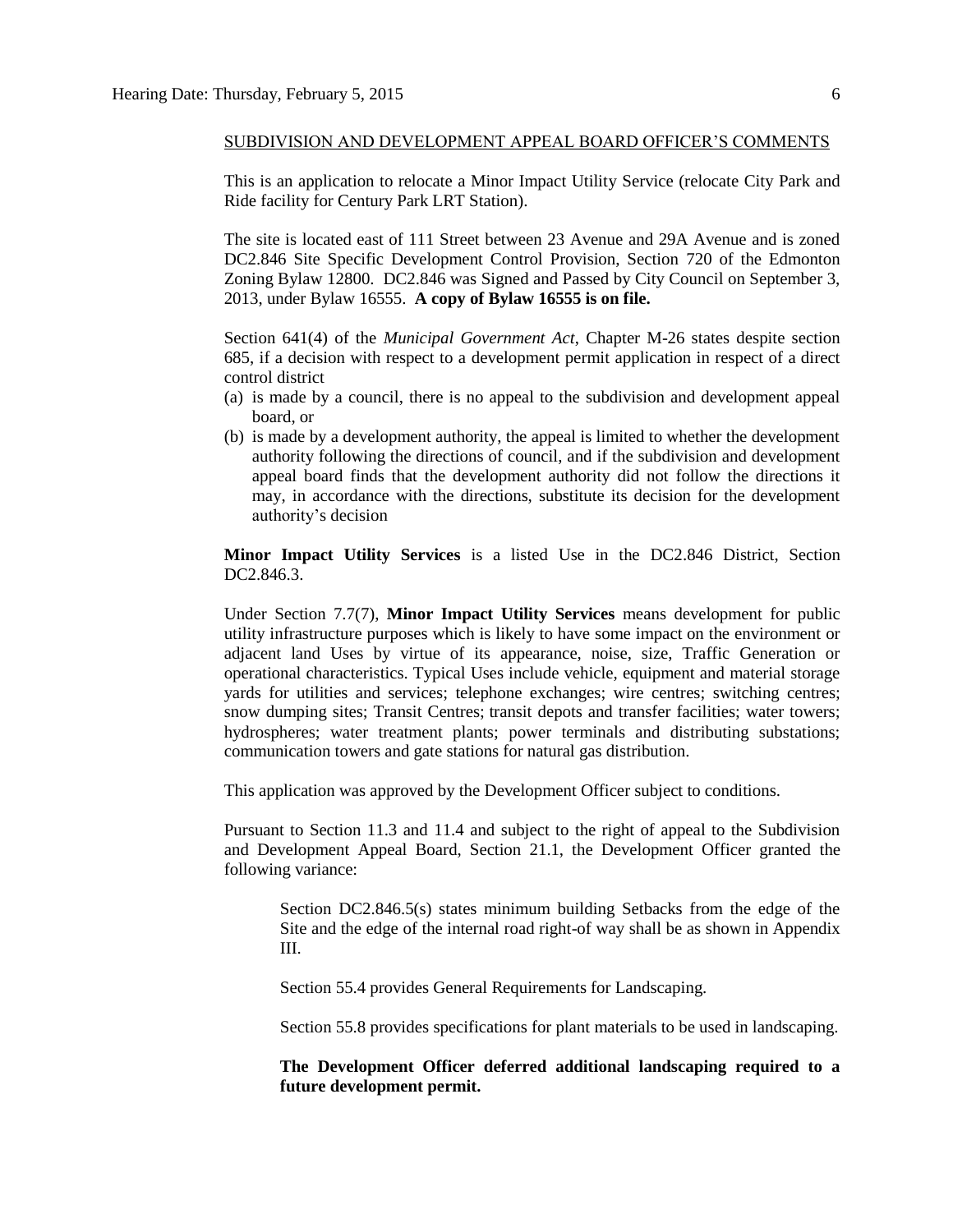The decision of approval by the Development Officer has been appealed by an adjacent condominium owner located at 409 – 2510 – 109 Street.

Section DC2.846.4.2 provides the following with regard to Open Space Objectives:

- b. Create strong linkages within the site and connecting the site to City transit facilities, parks and other community amenities, and to surrounding communities.
- e. Ensure high quality open space design and landscaping.

DC2.846.4.3(2)(d) states consideration should be given to providing adequate separation space and landscaping between the Park N Ride facility and adjacent residential areas.

Section DC2.846.1 states the purpose of the DC2 district is to accommodate the comprehensive redevelopment of a former district shopping centre site into a mixed-use urban village with primarily residential uses complimented by commercial uses, in a pedestrian-friendly environment that supports higher intensity Transit Oriented Development at transit hubs.

Included in the Sustainable Development Department's POSSE system, under "SDAB", is a Memorandum dated November 27, 2014 from Rhonda Toohey, Director, Development Planning, Transportation Planning Branch, which indicates that Transportation Services has reviewed the noted development application and has provided conditions and advisements. **A copy of the Memorandum from Transportation Services is on file.**

| <b>Application</b><br><b>Number</b> | <b>Description</b> | <b>Decision</b>                                                                                                                  |
|-------------------------------------|--------------------|----------------------------------------------------------------------------------------------------------------------------------|
| 159072203-002                       | Order              | September 15, 2014; Pursuant to<br>Section 645 of the Municipal<br>Government Act, R.S.A. 2000,<br>YOU ARE HEREBY ORDERED<br>TO: |
|                                     |                    | Remove all dirt piles and debris that<br>are being stored on the site.                                                           |
|                                     |                    | This order is to be complied with on<br>or before Monday, September 29,<br>2014.                                                 |

The following jobs are listed in the Sustainable Development POSSE system: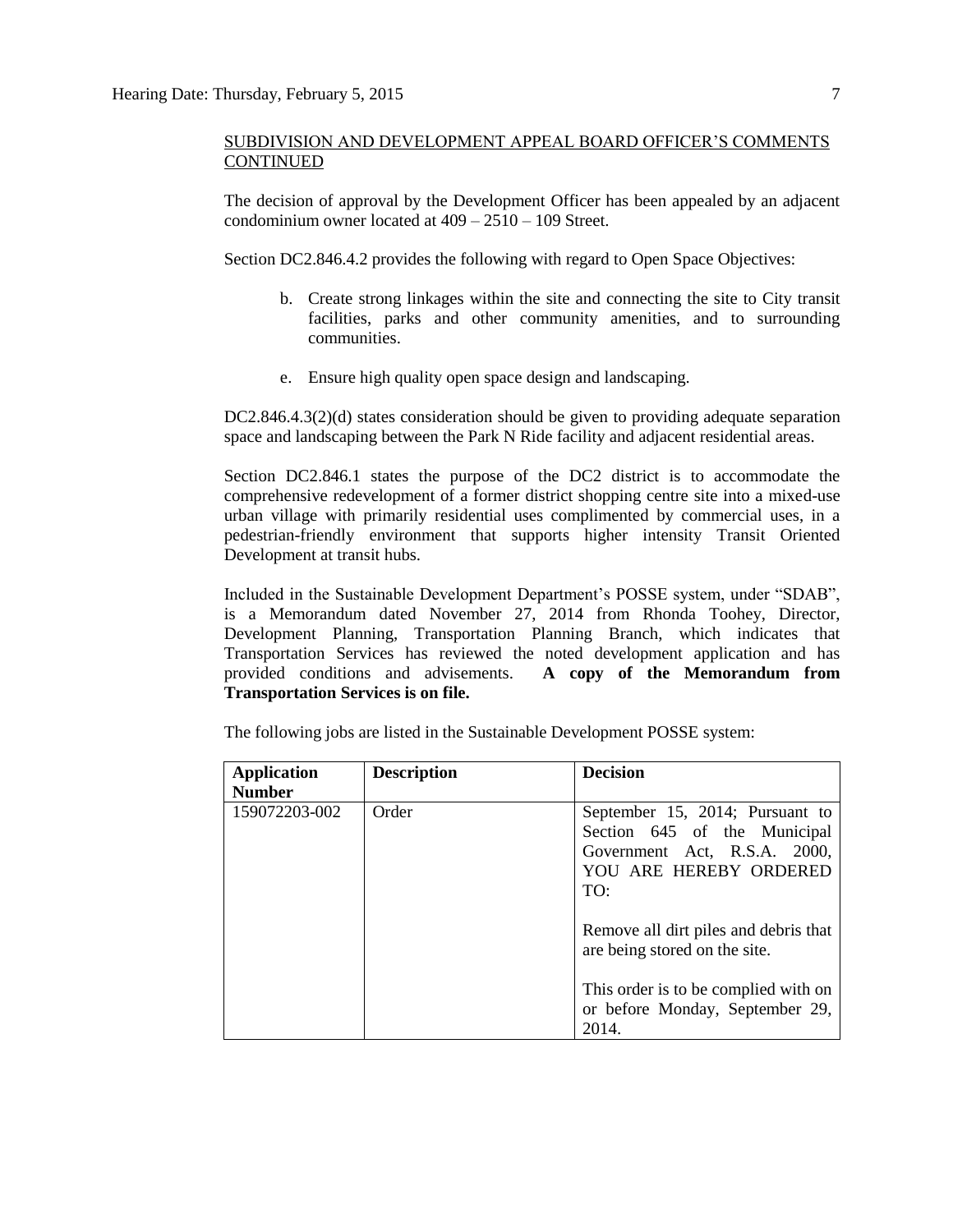| <b>Application</b> | <b>Description</b>                                                                                                                                              | <b>Decision</b>                                                                                                                                                                                                                                                                                                                 |
|--------------------|-----------------------------------------------------------------------------------------------------------------------------------------------------------------|---------------------------------------------------------------------------------------------------------------------------------------------------------------------------------------------------------------------------------------------------------------------------------------------------------------------------------|
| <b>Number</b>      |                                                                                                                                                                 |                                                                                                                                                                                                                                                                                                                                 |
| 888153-002         | To operate a temporary (6<br>months) accessory park n'                                                                                                          | July 17, 2014; Approved with<br>conditions.                                                                                                                                                                                                                                                                                     |
|                    | ride operation from<br>an                                                                                                                                       |                                                                                                                                                                                                                                                                                                                                 |
|                    | Commercial<br>existing                                                                                                                                          |                                                                                                                                                                                                                                                                                                                                 |
|                    | Shopping Centre Parking                                                                                                                                         |                                                                                                                                                                                                                                                                                                                                 |
|                    | lot.                                                                                                                                                            |                                                                                                                                                                                                                                                                                                                                 |
| 71663749-008       | To revise the design of the<br>building elevations of a 176<br>dwelling Apartment House,<br>Tower T5, Century Park<br>Central Tower, reference                  | May 15, 2014; Approved<br>with<br>conditions.                                                                                                                                                                                                                                                                                   |
|                    | Development<br>Permit<br>71663749-005).                                                                                                                         |                                                                                                                                                                                                                                                                                                                                 |
| 71663749-005       | To revise the design of an<br>18 storey Apartment House<br>and increase the number of<br>dwellings from 132 to 176<br>dwellings (Century Park,<br>Building T5). | November 19, 2012; Approved with<br>conditions.                                                                                                                                                                                                                                                                                 |
| 89958187-001       | To develop a temporary                                                                                                                                          | September 29, 2009; Approved                                                                                                                                                                                                                                                                                                    |
|                    | and Minor<br>Government<br>Impact Utility<br>Service<br>(surface "Park and Ride"                                                                                | with conditions and the following<br>variances:                                                                                                                                                                                                                                                                                 |
|                    | parking lot for Century<br>Park LRT Station).                                                                                                                   | Relaxation of Section DC2.742.5(a)<br>- The site development is varied<br>from the Site Plan in accordance to<br>Appendix I of the Direct Control<br>Zone to accommodate a temporary<br>Government and Minor Impact<br>Utility Service, a temporary surface<br>parking lot.                                                     |
|                    |                                                                                                                                                                 | Relaxation of<br>Section<br>DC2.742.5(bb) - proposed and<br>existing landscaping along the west<br>perimeter of the proposed surface<br>parking lot<br>acceptable<br>the<br>to<br>Development<br>N <sub>o</sub><br>Officer.<br>landscaped parking islands at the<br>terminus of each row of parking as<br>the use is temporary. |
|                    |                                                                                                                                                                 | Relaxation<br>of<br>Section<br>54.6<br>compacted<br>crush<br>road<br>gravel<br>accepted as surface treatment for<br>the parking lot area.                                                                                                                                                                                       |

SUBDIVISION AND DEVELOPMENT APPEAL BOARD OFFICER'S COMMENTS CONTINUED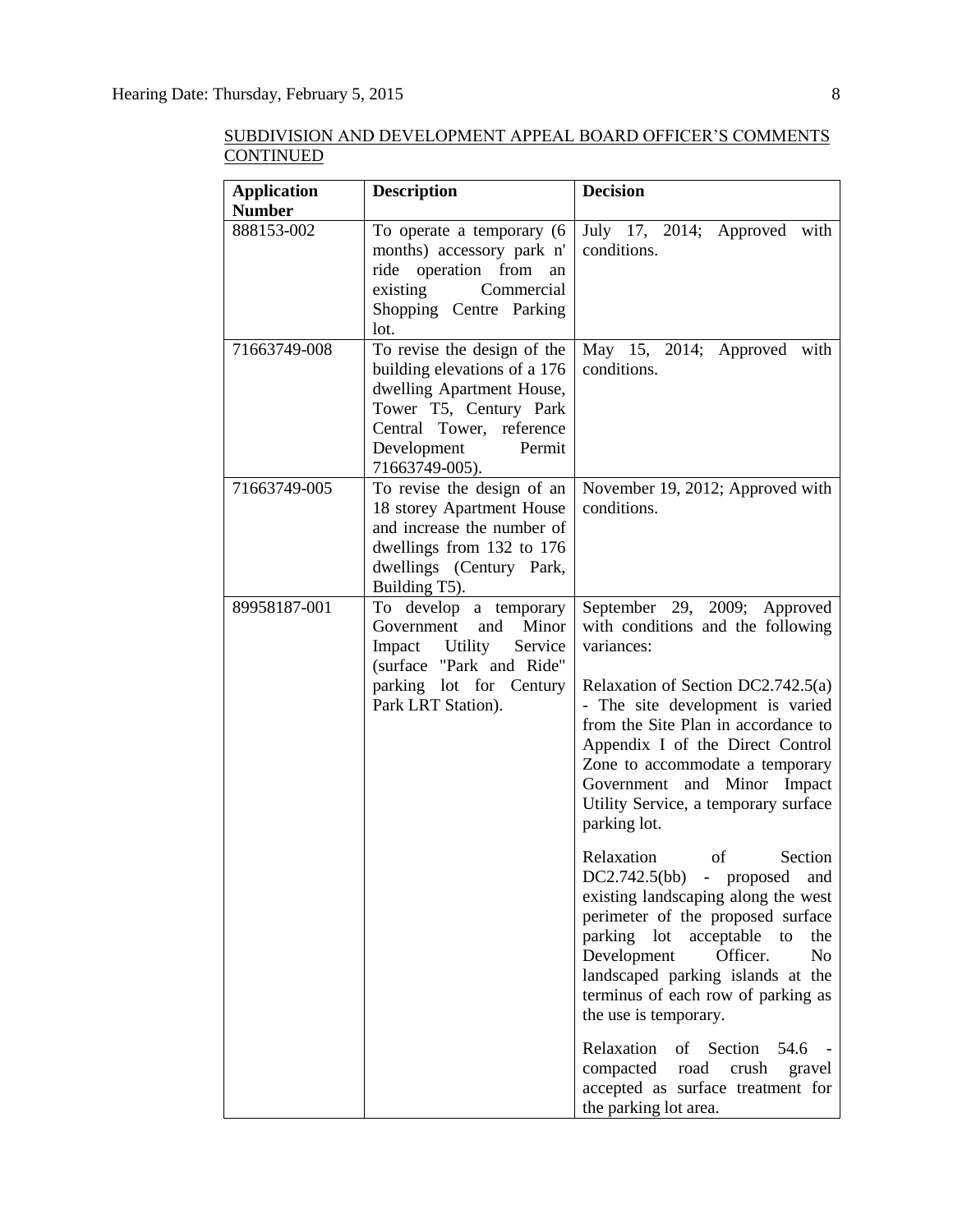| <b>Application</b> | <b>Description</b>           | <b>Decision</b>               |
|--------------------|------------------------------|-------------------------------|
| <b>Number</b>      |                              |                               |
| 71663749-001       | To<br>construct a 132        | Created September 27, 2007.   |
|                    | $dwelling,$ 18<br>storey     |                               |
|                    | Apartment House (Century     | Expired March 25, 2014.       |
|                    | Park, Building T5, Phase     |                               |
|                    | $3)$ .                       |                               |
| 888153-001         | To construct and operate a   | May 12, 2000; Approved with   |
|                    | General Retail Store (Phase) | conditions.                   |
|                    | 1 and 2 - Canada Safeway).   |                               |
| 698073-003         | To operate a temporary       | March 9, 2000; Approved with  |
|                    | garden centre from March     | conditions.                   |
|                    | 15, 2000 to July 15, 2000    |                               |
|                    | and erect a structure.       |                               |
| 671084-003         | To operate a Carnival (June  | June 9, 1999; Approved.       |
|                    | 9, June 20) and erect a      |                               |
|                    | special events tent ("big    |                               |
|                    | top" tent).                  |                               |
| 671084-001         | To operate a Carnival        | September 17, 1998; Approved. |
|                    | (September 24, 1998 -        |                               |
|                    | October 04, 1998) and erect  |                               |
|                    | a special events tent ("big  |                               |
|                    | top" tent).                  |                               |

SUBDIVISION AND DEVELOPMENT APPEAL BOARD OFFICER'S COMMENTS CONTINUED

## NOTICE TO APPLICANT/APPELLANT

Provincial legislation requires that the Subdivision and Development Appeal Board issue its official decision in writing within fifteen days of the conclusion of the hearing. Bylaw No. 11136 requires that a verbal announcement of the Board's decision shall be made at the conclusion of the hearing of an appeal, but the verbal decision is not final nor binding on the Board until the decision has been given in writing in accordance with the Municipal Government Act.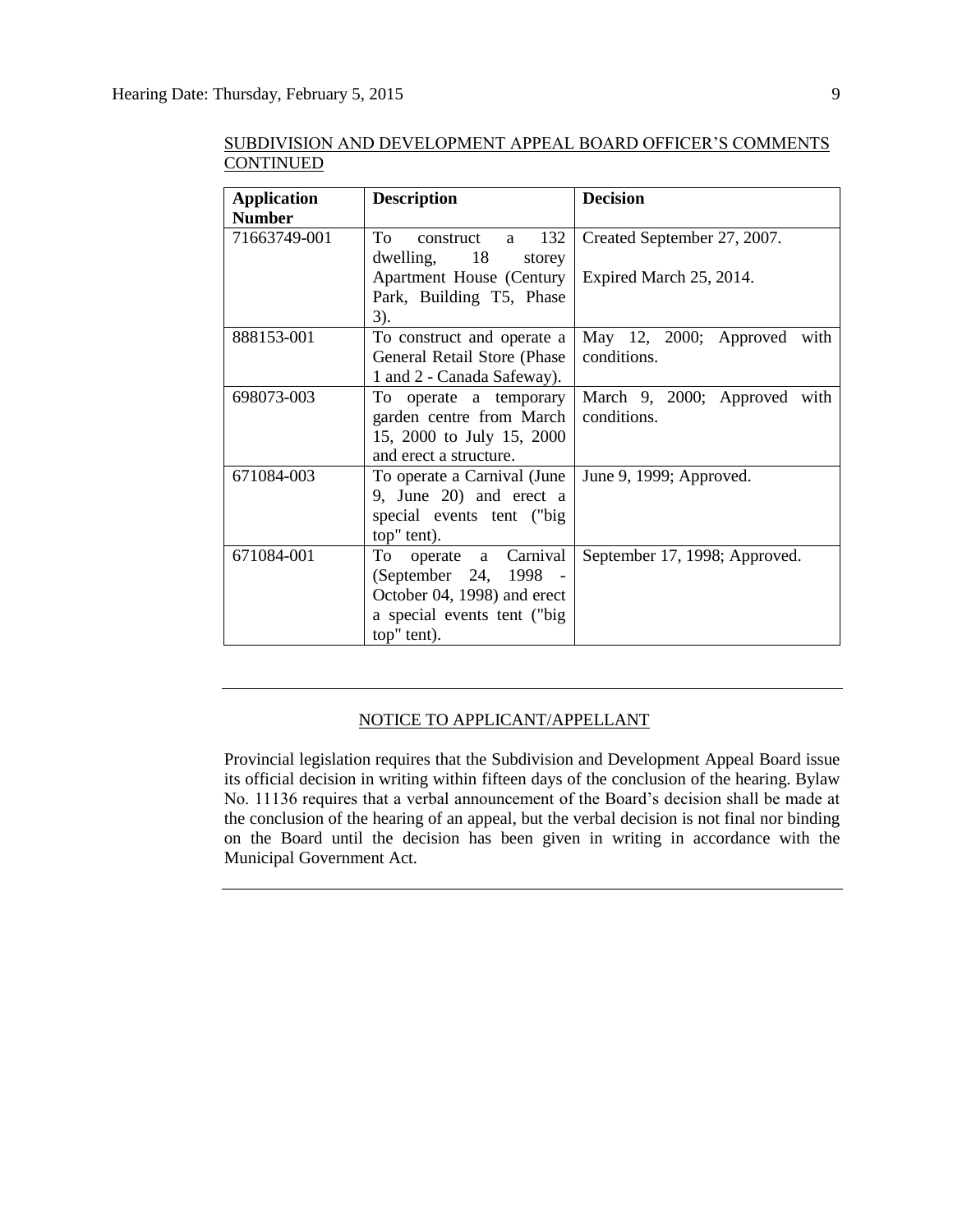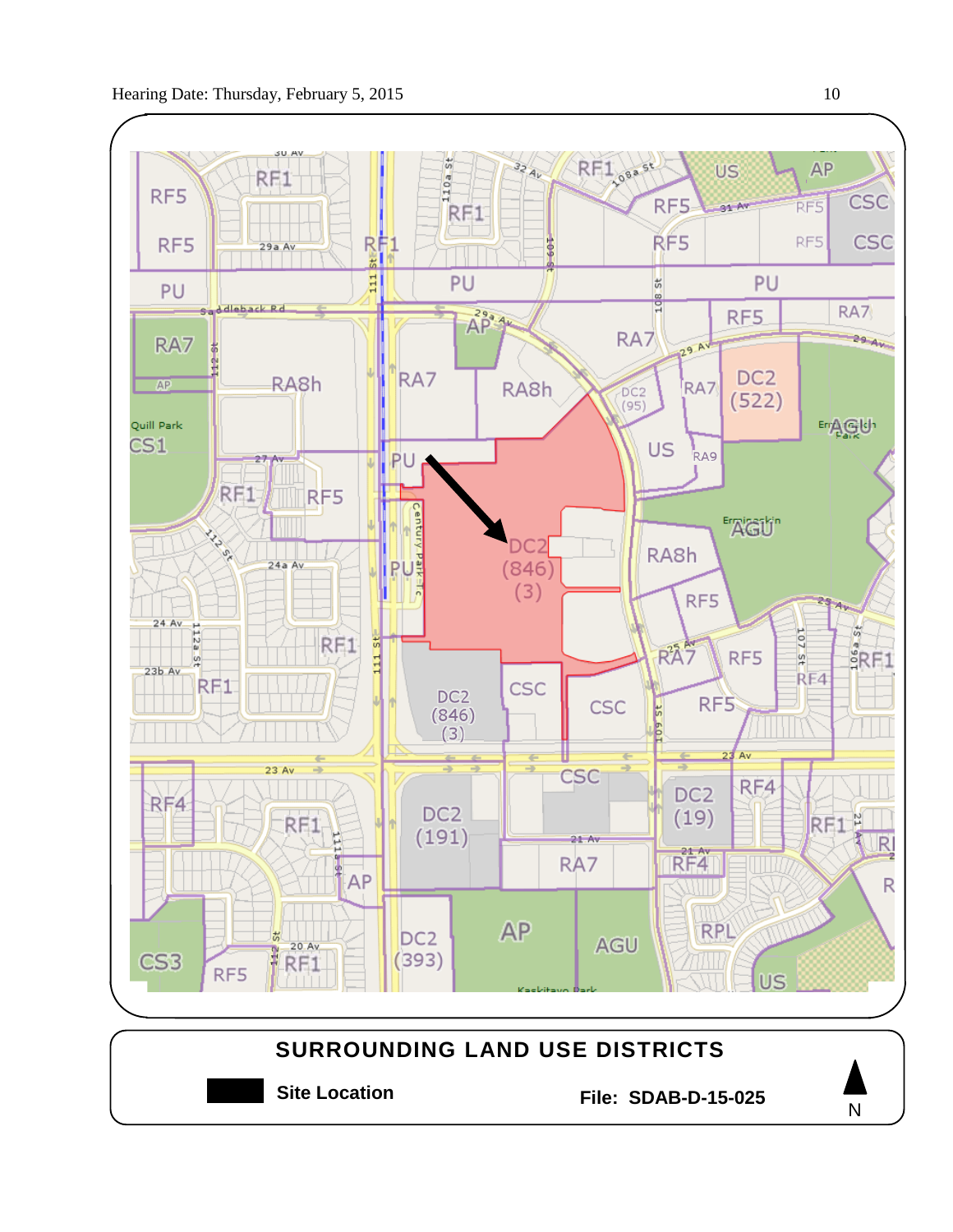#### ITEM II: 10:45 A.M. FILE: SDAB-D-15-026

## AN APPEAL FROM THE DECISION OF THE DEVELOPMENT OFFICER BY AN ADJACENT PROPERTY OWNER

APPELLANT:

APPLICATION NO.: 151219046-001

ADDRESS OF APPELLANT: 157 Ball Place

DECISION OF THE DEVELOPMENT AUTHORITY: Approved with Conditions

DATE OF APPEAL: January 5, 2015

RESPONDENT:

ADDRESS OF RESPONDENT: 10909 - 73 Avenue NW

MUNICIPAL DESCRIPTION OF SUBJECT PROPERTY: 10909 - 73 AVENUE NW

Fort McMurray AB T9K 2A6

APPLICATION TO: To operate a Major Home Based Business (administration office and equipment storage for landscaping services)

DECISION DATE: December 16, 2014

NOTIFICATION PERIOD: December 23, 2014 through January 5, 2015

Edmonton AB T6G 0C3

LEGAL DESCRIPTION: Plan 5718AE Blk 29 Lot 26

ZONE: RA7 Low Rise Apartment Zone

OVERLAY: Medium Scale Residential Infill Overlay

STATUTORY PLAN: 109 Street Corridor Area Redevelopment Plan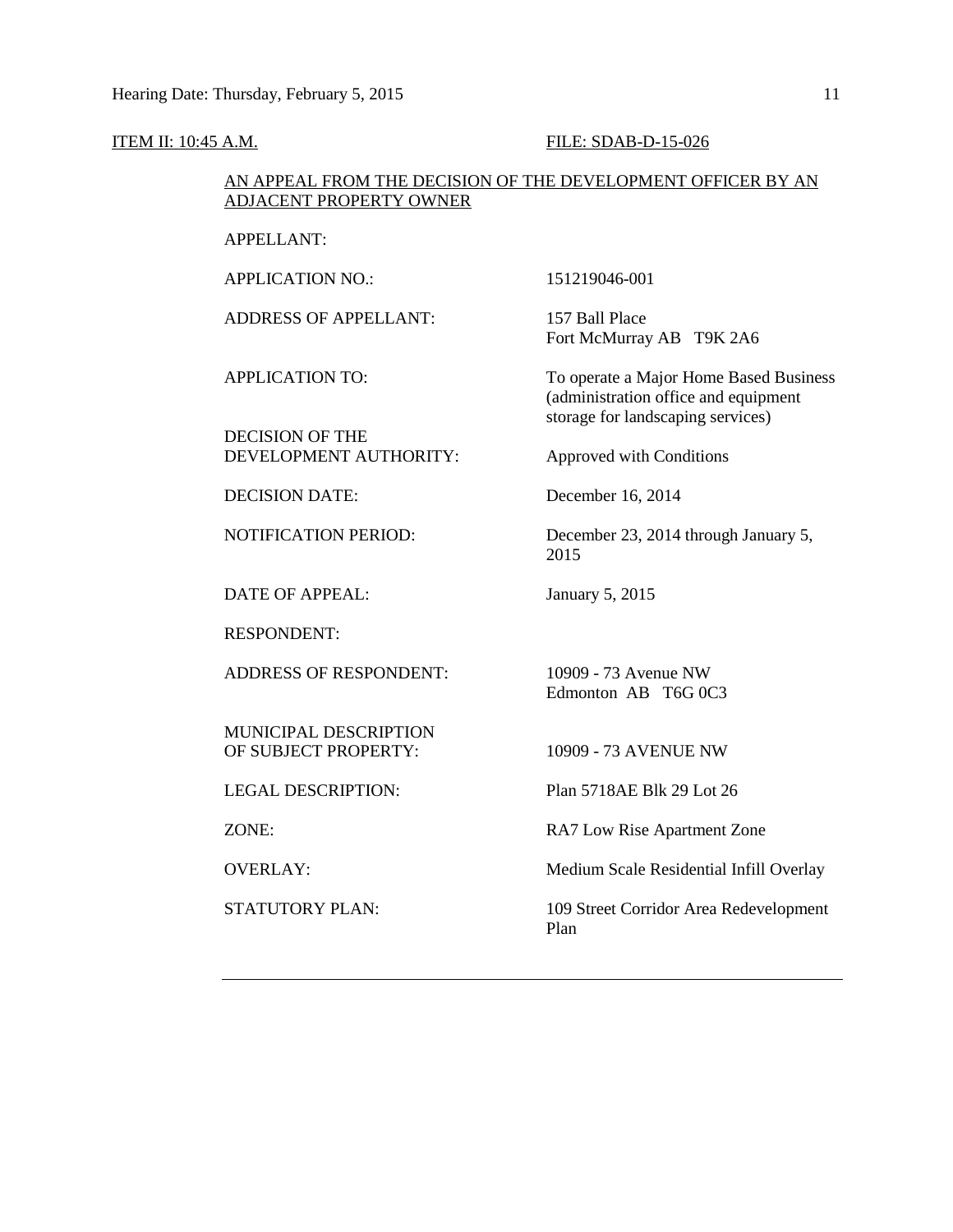## DEVELOPMENT OFFICER'S DECISION

APPROVED - The proposed development is approved subject to the following conditions:

> This approval is for a 5 year period ONLY from the date of this decision. A new Development Permit must be applied for to continue to operate the business from this location.

> 1. This Development Permit may be revoked or invalidated, at any time, if the Minor Home Based Business as stated in the Permit Details, or if the character or appearance of the Dwelling or Accessory Building, changes. This includes mechanical or electrical equipment used which creates external noise or interference with home electronic equipment in adjacent Dwellings. (Reference Section 74.2)

> 2. There shall be no exterior signage, display or advertisement other than a business identification plaque or sign 10 cm  $(4")$  x 30.5 cm  $(12")$  in size located on the dwelling. (Reference Section 74.1)

> 3. There shall be no outdoor business activity, or outdoor storage of materials or equipment associated with the business allowed on the Site. Indoor storage shall only be allowed inside the Dwelling. (Reference Section 74.4)

> 4. There shall be no more than one business associated visit per day at the Dwelling. The business Use must be secondary to the residential Use of the building and no aspects of the business operations shall be detectable from outside the property. The Dwelling shall not be used as a workplace for nonresident employees of the business. (Reference Section 74.3)

> 5. No offensive noise, odour, vibration, smoke, litter, heat or other objectionable effect shall be produced. (Reference Section 45.8(a))

> 6. The business Use shall not involve the use of commercial vehicles or vehicles weighing over 4500 kg for delivery of materials to or from the premises. (Reference Section 45.1(a))

> 7. The business Use must maintain the privacy and enjoyment of adjacent residences and the character of the neighbourhood.

8. No commodity shall be sold or displayed on the premises.

9. All parking for the Home Based Business must be accommodated on site. Parking on the street in conjunction with this Home Based Business is not permitted.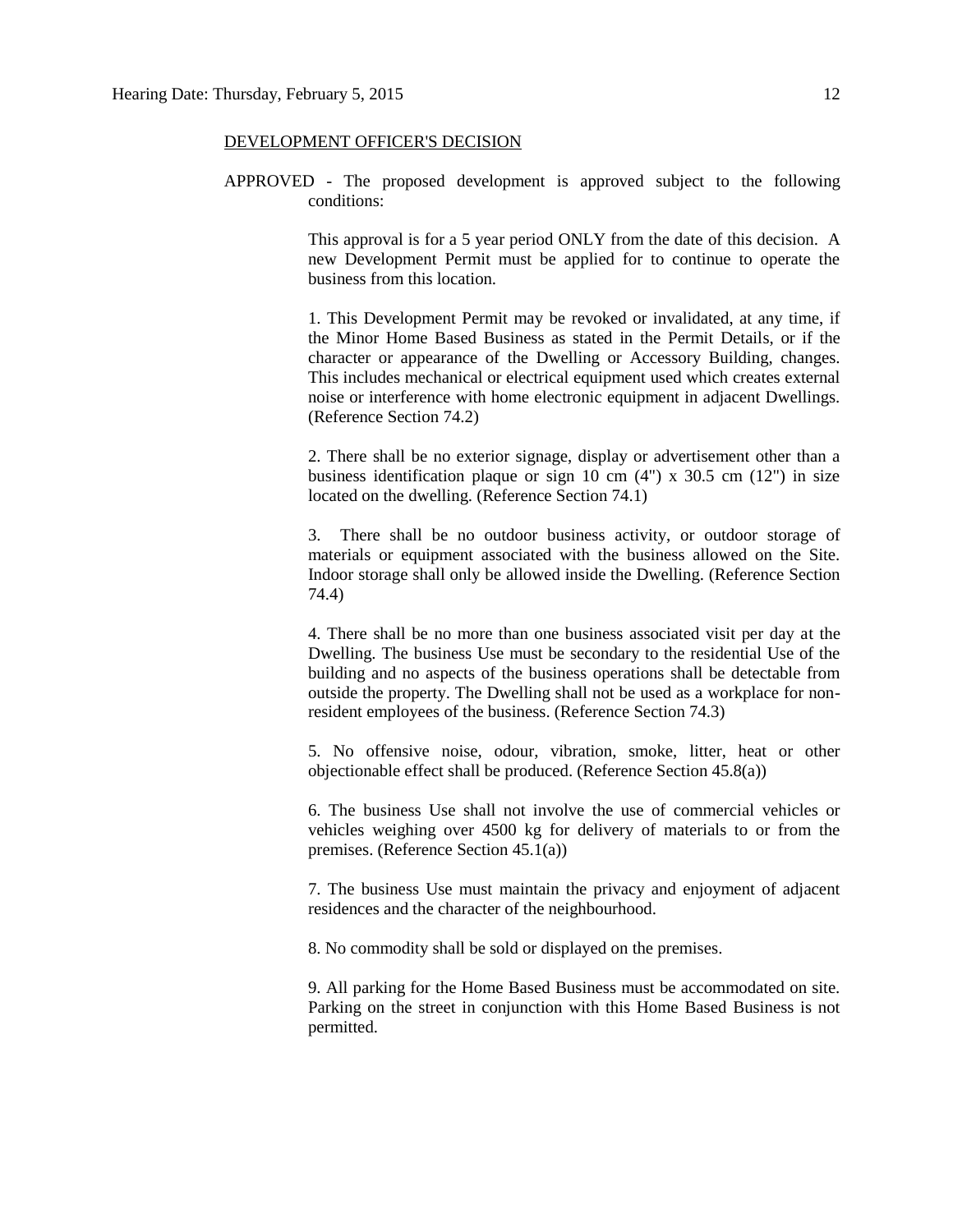## DEVELOPMENT OFFICER'S DECISION (CONTINUED)

10. All commercial, industrial and overweight vehicles shall be parked at an approved storage facility when not in use. The Development Permit will be revoked if any commercial, industrial and overweight vehicles are parked/stored on the Residential Site.

Notes:

An approved Development Permit means that the proposed development has been reviewed against the provisions of this bylaw. It does not remove obligations to conform with other legislation, bylaws or land title instruments such as the Municipal Government Act, the Edmonton Building Permit Bylaw or any caveats, covenants or easements that might be attached to the Site. (Reference Section 5.2)

Unless otherwise stated, all above references to section numbers refer to the authority under the Edmonton Zoning Bylaw 12800.

## APPELLANT'S SUBMISSION

The applicant property is residential in nature and cannot support major storage of landscaping equipment. This is further aggravated by the facts that there is no frontal access to storage and rear access to existing garage from alley only has a small driveway apron (approx.  $12 - 15$  feet). This would not allow for proper loading and unloading of equipment without blocking alley access. This blocking would not be "occasional" and would be excess in nature and would be against intended us of the alley.

### SUBDIVISION AND DEVELOPMENT APPEAL BOARD OFFICER'S COMMENTS

This application is to operate a Major Home Based Business (administration office and equipment storage for landscaping services).

The site is on the south side of 73 Avenue, west of 109 Street, and is zoned RA7 Low Rise Apartment Zone, Section 210 of the Edmonton Zoning Bylaw 12800. The site is within the Medium Scale Residential Infill Overlay, Section 823 and the 109 Street Corridor Area Redevelopment Plan, Bylaw 16242 (as amended), approved by Council on August 26, 2013.

A **Major Home Based Business** is a Discretionary Use in the RA7 Low Rise Apartment Zone, Section 210.3(9).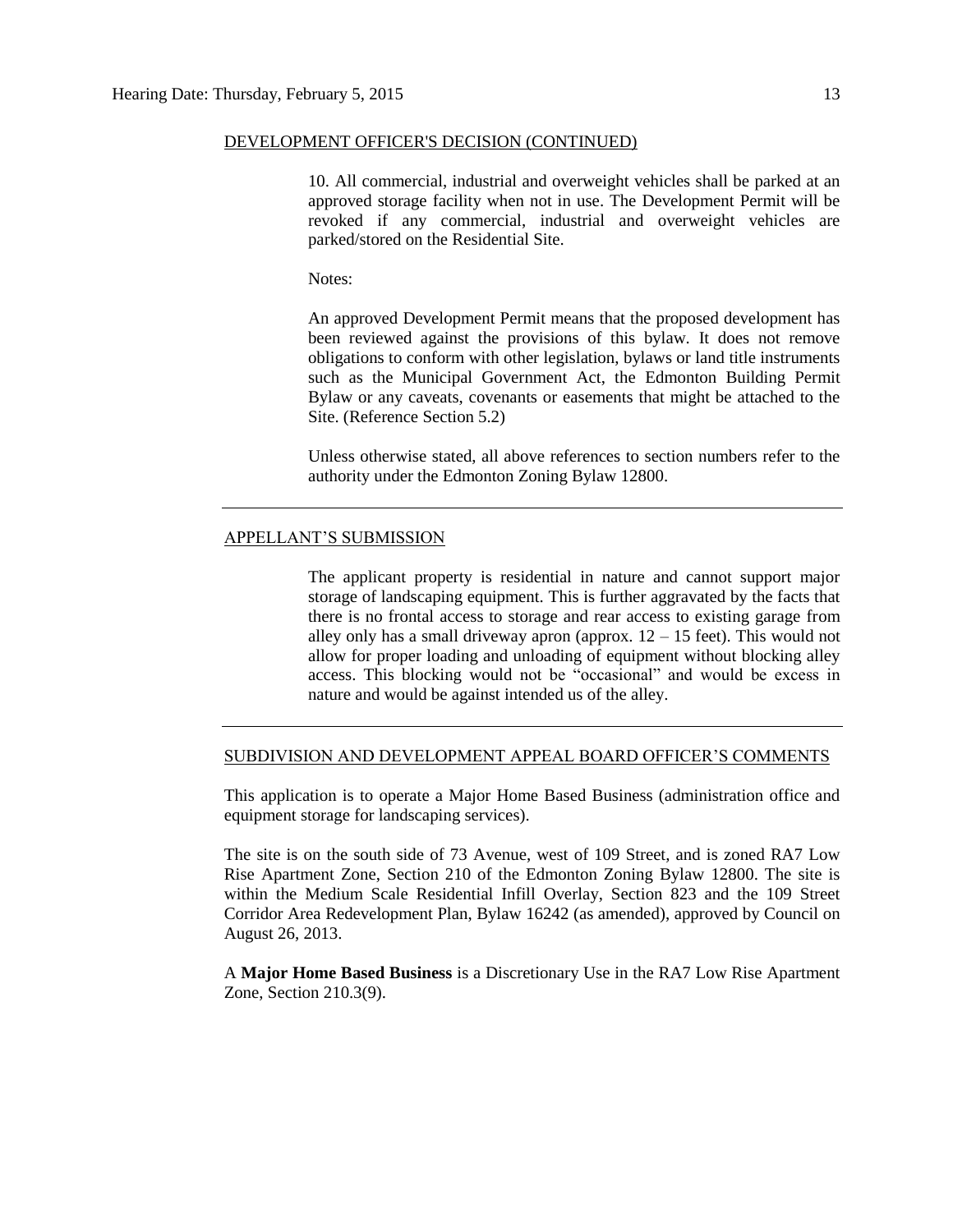Under Section 7.3(7), **Major Home Based Business** means development consisting of the use of an approved Dwelling or Accessory building by a resident of that Dwelling for one or more businesses such businesses may generate more than one business associated visit per day. The business use must be secondary to the residential Use of the building and shall not change the residential character of the Dwelling or Accessory building. The Dwelling may be used as a workplace by a non-resident. This Use Class includes Bed and Breakfast Operations but does not include General Retail Sales.

The application was approved by the Development Officer subject to conditions.

The decision of approval by the Development Officer has been appealed by a neighbouring property owner located at 10904 and 10906 72 Avenue NW.

The Permit Details indicate that the business activities performed on site include administration duties, invoicing, and equipment storage for landscaping company. There are no business related visits; there is no outdoor storage on site; and there is a business trailer / equipment associated with the business.

Section 75 states that a [Major Home Based Business](javascript:void(0);) shall comply with the following regulations:

- 1. there shall be no exterior display or advertisement other than an identification plaque or Sign a maximum of 20 centimetres by 30.5 centimetres in size located on the Dwelling;
- 2. there shall be no mechanical or electrical equipment used that creates external noise, or visible and audible interference with home electronics equipment in adjacent Dwellings;
- 3. the Major Home Based Business shall not generate pedestrian or vehicular traffic, or parking, in excess of that which is characteristic of the Zone in which it is located;
- 4. the number of non-resident employees or business partners working onsite shall not exceed two at any one time;
- 5. there shall be no outdoor business activity, or outdoor storage of material or equipment associated with the business. Indoor storage related to the business activity shall be allowed in either the Dwelling or Accessory buildings;
- 6. the Major Home Based Business shall not change the principal character or external appearance of the Dwelling of Accessory buildings;
- 7. …
- 8. in addition to the information requirements of subsection 13.2 of this Bylaw, each application for a Development Permit for the Use Class Major Home Based Business shall include a description of the business to be undertaken at the premises, an indication of the number of business visits per week, provision for parking, and where any materials or equipment associated with the business use are to be stored; and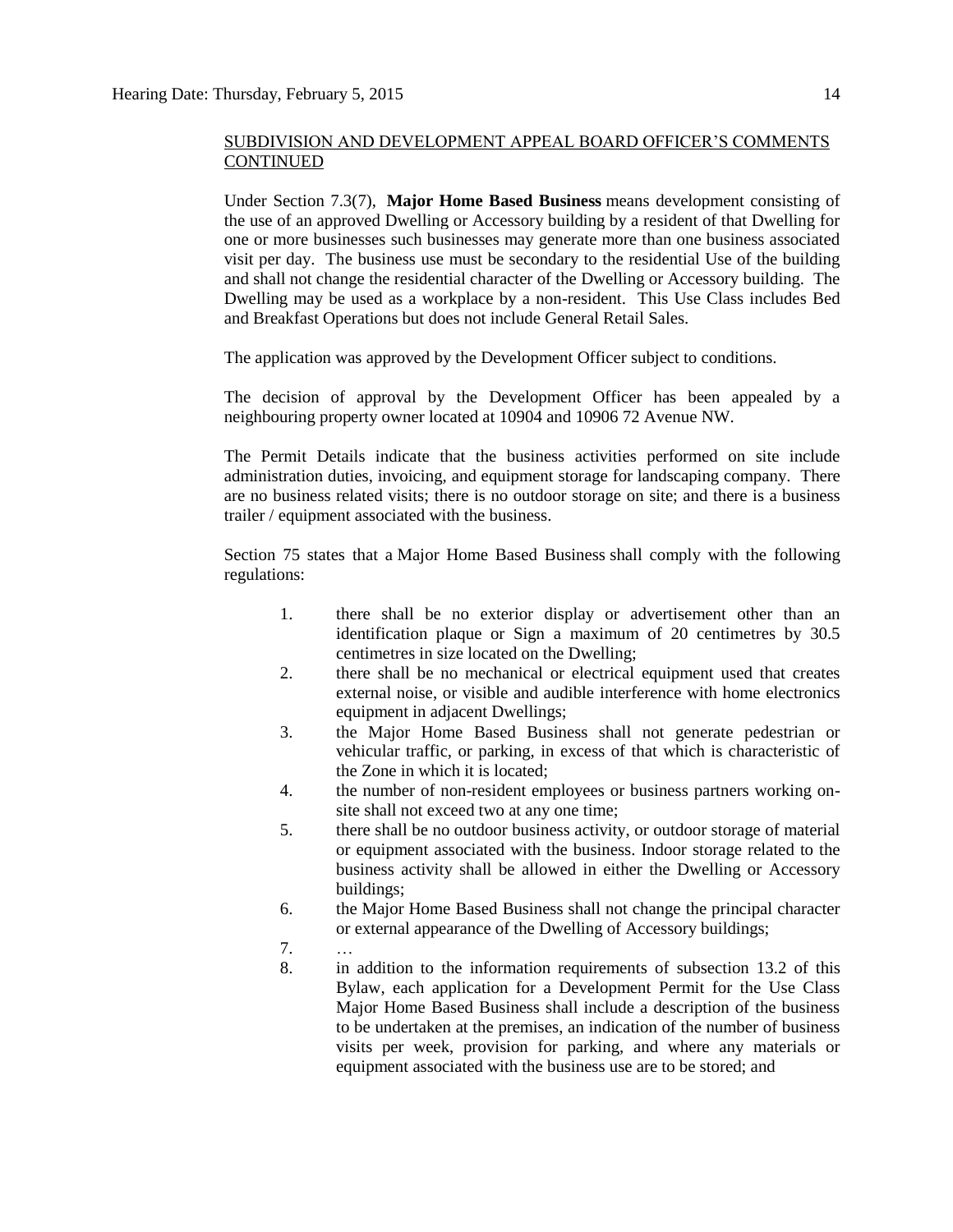- 9. the Major Home Based Business shall not be allowed if, in the opinion of the Development Officer, such Use would be more appropriately located in a Commercial or Industrial Zone having regard for the overall compatibility of the Use with the residential character of the area.
- 10. a Major Home Based Business shall not be allowed within the same principal Dwelling containing a Secondary Suite or within the same Site containing a Garage Suite or a Garden Suite and an associated principal Dwelling, unless the Home Based Business is a Bed and Breakfast Operation and the Secondary Suite or the Garage Suite or the Garden Suite is an integral part of the Bed and Breakfast Operation.

Section 210.1 states that the purpose of the Zone is to provide for Low Rise Apartments.

Section 823.1 states that this Overlay is to accommodate the development of mediumscale infill housing in Edmonton's mature residential neighbourhoods in a manner that ensures compatibility with adjacent properties while maintaining or enhancing a pedestrian-friendly streetscape.

## NOTICE TO APPLICANT/APPELLANT

Provincial legislation requires that the Subdivision and Development Appeal Board issue its official decision in writing within fifteen days of the conclusion of the hearing. Bylaw No. 11136 requires that a verbal announcement of the Board's decision shall be made at the conclusion of the hearing of an appeal, but the verbal decision is not final nor binding on the Board until the decision has been given in writing in accordance with the Municipal Government Act.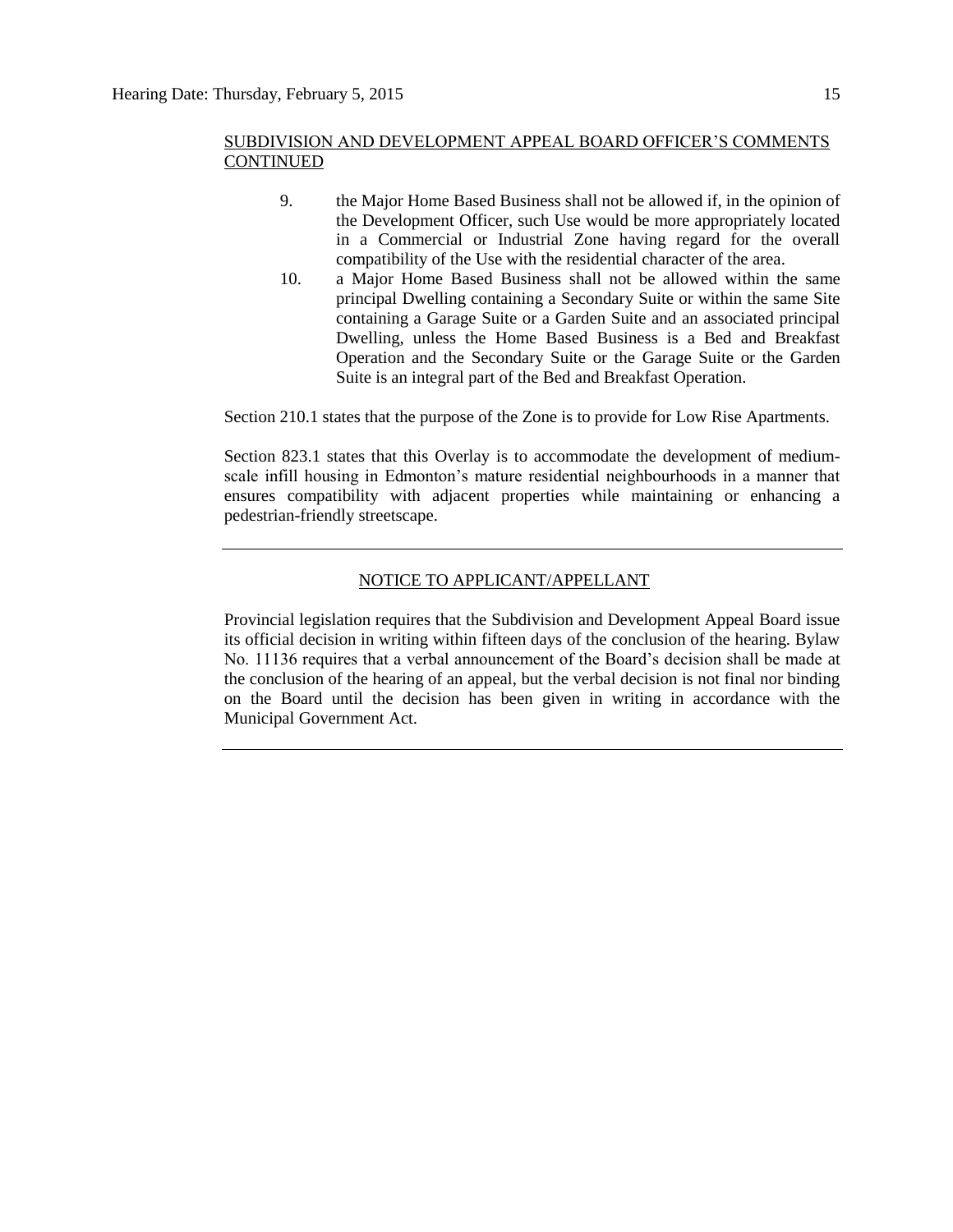

N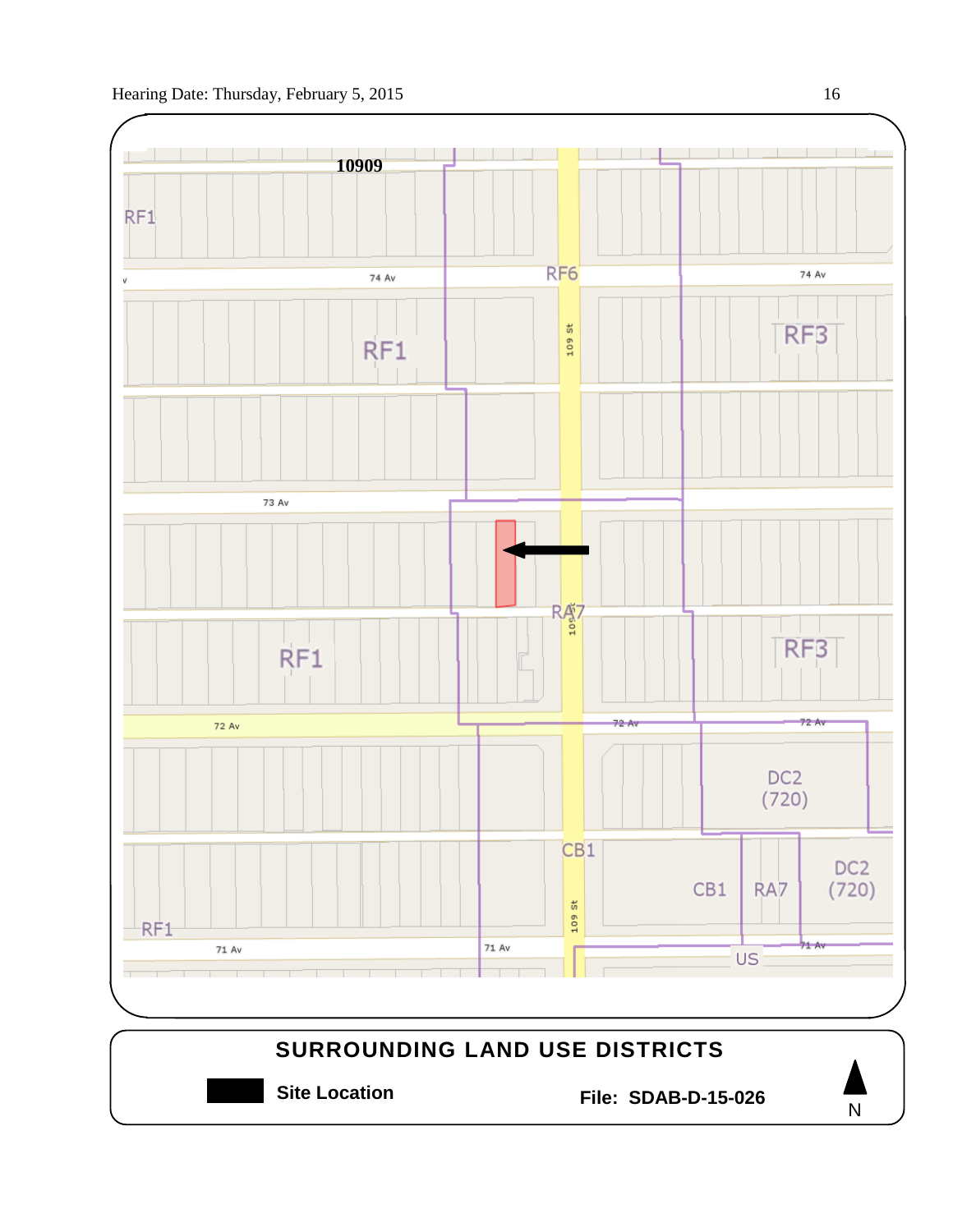## **ITEM III: 1:00 P.M. FILE: SDAB-D-15-027**

## AN APPEAL FROM THE DECISION OF THE DEVELOPMENT OFFICER BY AN ADJACENT PROPERTY OWNER

| <b>APPELLANT:</b>             |                                                                                                                                                                                                                                                                     |
|-------------------------------|---------------------------------------------------------------------------------------------------------------------------------------------------------------------------------------------------------------------------------------------------------------------|
| <b>APPLICATION NO.:</b>       | 165989900-001                                                                                                                                                                                                                                                       |
| <b>ADDRESS OF APPELLANT:</b>  | 12411 Stony Plain Road NW<br>Edmonton AB T5N 3N3                                                                                                                                                                                                                    |
| <b>APPLICATION TO:</b>        | To develop a temporary Accessory<br>parking lot, Accessory to existing adjacent<br>Commercial Use properties (EXPIRES 60<br>calendar days after 102 Avenue NW<br>between 125 Street NW and Connaught<br>Drive NW is restored and reopened to the<br>General Public) |
| <b>DECISION OF THE</b>        |                                                                                                                                                                                                                                                                     |
| DEVELOPMENT AUTHORITY:        | Approved with Conditions                                                                                                                                                                                                                                            |
| <b>DECISION DATE:</b>         | December 22, 2014                                                                                                                                                                                                                                                   |
| NOTIFICATION PERIOD:          | December 25, 2014 through January 7,<br>2015                                                                                                                                                                                                                        |
| DATE OF APPEAL:               | January 6, 2015                                                                                                                                                                                                                                                     |
| <b>RESPONDENT:</b>            |                                                                                                                                                                                                                                                                     |
| <b>ADDRESS OF RESPONDENT:</b> | 1400, 9803 - 102A Avenue NW<br>Edmonton AB T5J 3A3                                                                                                                                                                                                                  |
| MUNICIPAL DESCRIPTION         |                                                                                                                                                                                                                                                                     |
| OF SUBJECT PROPERTY:          | 12428 / 12432 - Stony Plain Road NW                                                                                                                                                                                                                                 |
| <b>LEGAL DESCRIPTION:</b>     | Plan 2604AM Blk 31 Lot 3<br>Plan 2604 AM Blk 31 Lot 4                                                                                                                                                                                                               |
| ZONE:                         | RA7 Low Rise Apartment Zone                                                                                                                                                                                                                                         |
| <b>OVERLAY:</b>               | Medium Scale Residential Infill Overlay                                                                                                                                                                                                                             |
| STATUTORY PLAN:               | N/A                                                                                                                                                                                                                                                                 |
|                               |                                                                                                                                                                                                                                                                     |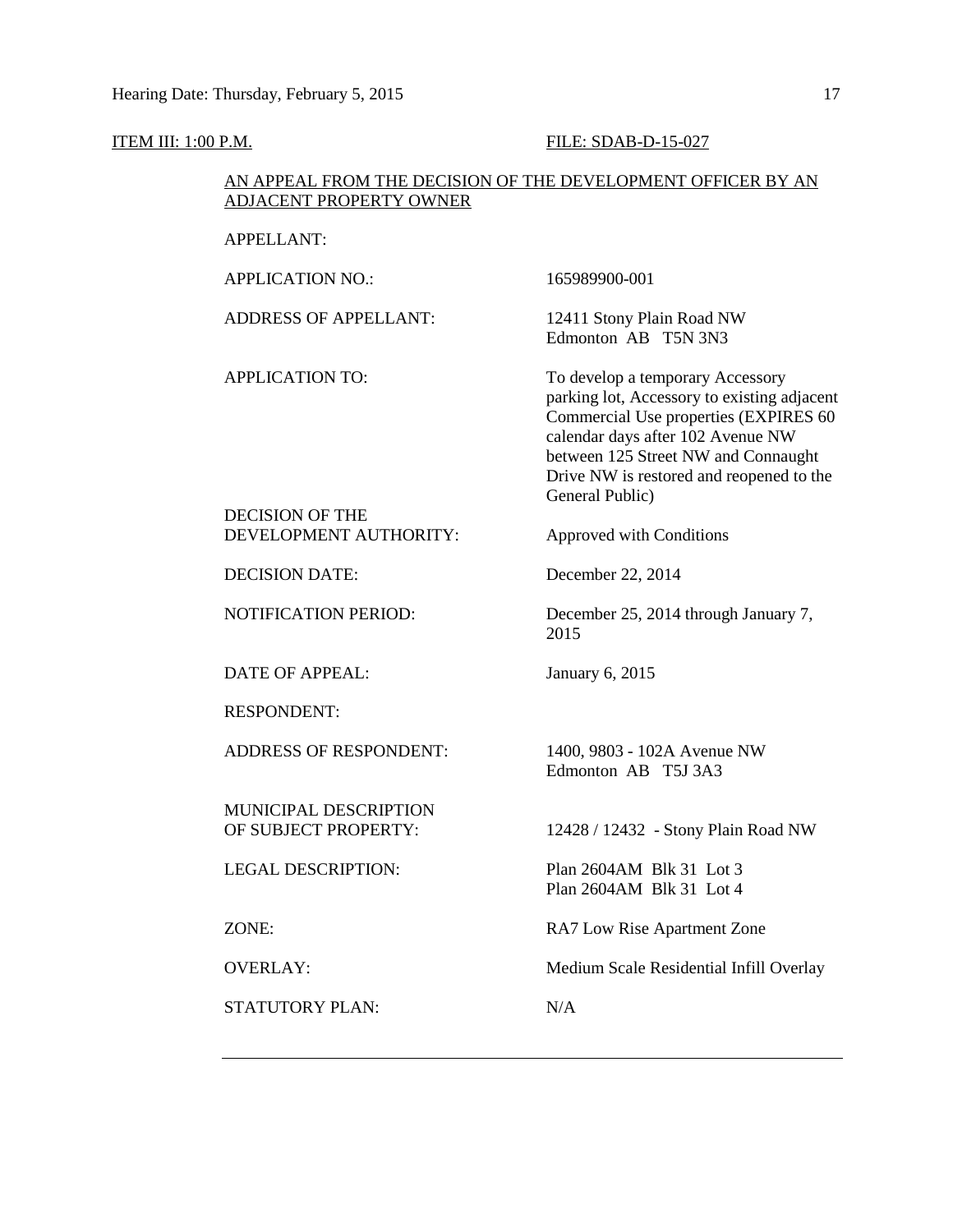## DEVELOPMENT OFFICER'S DECISION

APPROVED - The proposed development is approved subject to the following conditions:

> This Development Permit is NOT valid until the Notification Period expires in accordance with Section 21.1. (Reference Section 17.1)

> An approved Development Permit means that the proposed development has been reviewed only against the provisions of the Edmonton Zoning Bylaw. It does not remove obligations to conform with other legislation, bylaws or land title instruments such as the Municipal Government Act, the ERCB Directive 079, the Edmonton Safety Codes Permit Bylaw or any caveats, covenants or easements that might be attached to the Site.

> The proposed Development shall NOT be used for Non-accessory Parking as defined in Section 7.4(39)).

> Parking and loading facilities shall only be used for the purpose of accommodating the vehicles of clients, customers, employees, members, residents or visitors in connection with the building or Use for which the parking and loading facilities are provided, and the parking and loading facilities shall not be used for driveways, access or egress, commercial repair work, display, sale or storage of goods of any kind.

> This Development Permit SHALL EXPIRE 60 calendar days after such a time comes that vehicular access along a portion of the Municipal Road Right of Way known within the City of Edmonton as 102 Avenue NW between 125 Street NW and Connaught Drive NW is restored and reopened to the General Public by the City of Edmonton, Transportation Services Department.

> After 102 Avenue NW is restored and reopened to the General Public, any application for an extension to this temporary development approval or any new development application for accessory or non- accessory parking shall not be approved.

> Immediately upon the restoration and reopening of 102 Avenue NW to the General Public, the operation of the accessory parking lot SHALL cease and desist.

> Immediately upon the restoration and reopening of 102 Avenue NW to the General Public, restoration of the Site back to its original state SHALL commence and be completed within 60 calendar days. Restoration of the Site SHALL include the removal of ALL Hardsurfacing and installation of sod and landscaping to the satisfaction and approval of the Development Authority.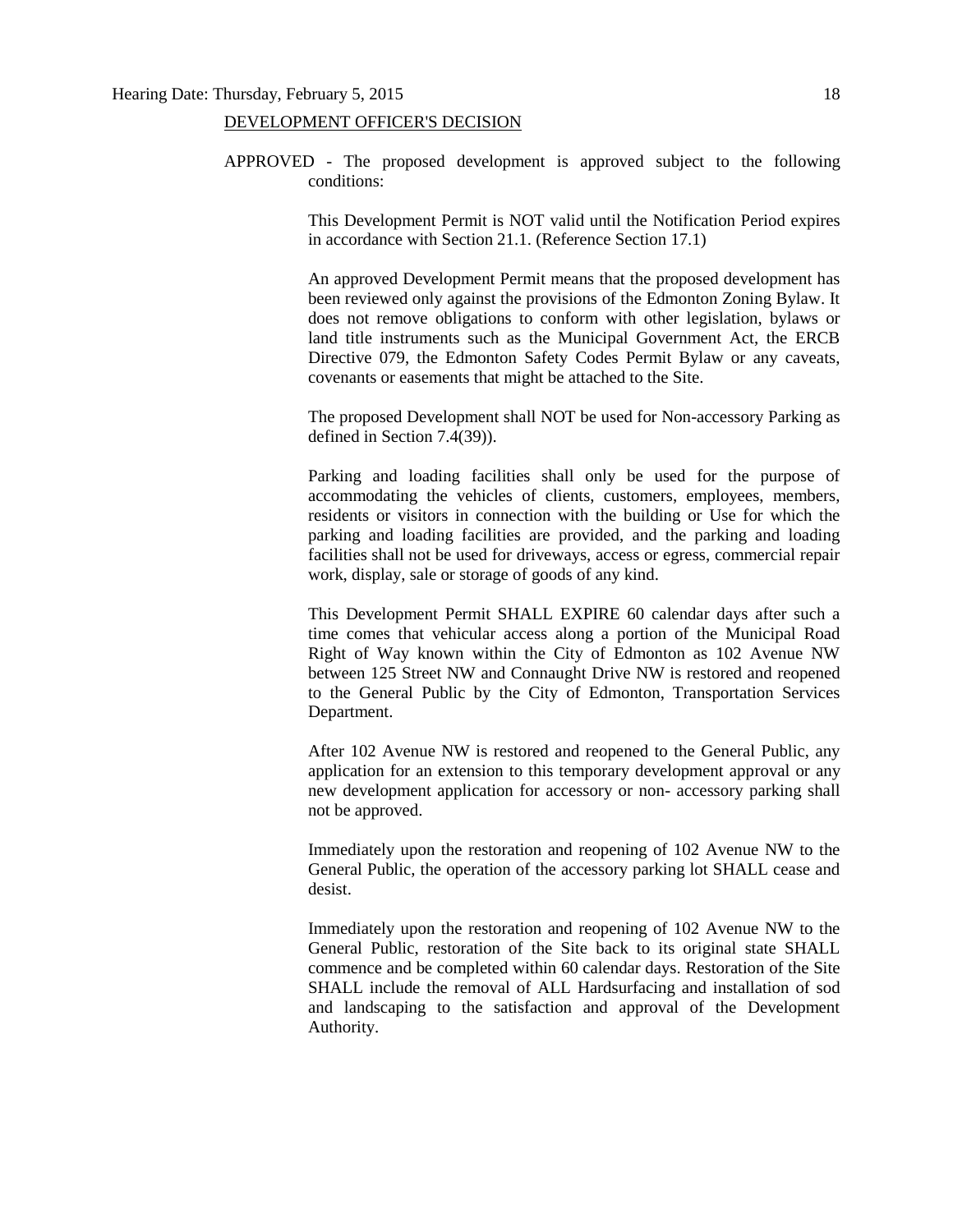## DEVELOPMENT OFFICER'S DECISION (CONTINUED)

The proposed Development SHALL be Hardsurfaced, constructed, and maintained to the satisfaction of the Development Authority in accordance with Section 54.6.

Hardsurfaced means the provision of a durable, dust-free material constructed of concrete, asphalt or similar pavement (Reference Section 6.1(48)).

The proposed Accessory parking lot SHALL BE landscaped in accordance with Section 55.

Existing major landscaping features (2 existing mature deciduous trees) SHALL NOT be removed nor damaged.

Exterior lighting shall be developed to provide a safe lit environment in accordance with Sections 51 and 58 and to the satisfaction of the Development Officer.

All access locations and curb crossings shall have the approval of the City Transportation and Streets Department prior to the start of construction (Reference Section 53(1)).

## TRANSPORTATION PLANNING SERVICES CONDITIONS:

-Access to the site must be from the alley. No access will be permitted to Stony Plain Road or 125 Street.

-The proposed curb stops along Stony Plain Road and the alley must be set back a minimum of 0.5 m from the property line to ensure that no portions of the vehicles will encroach onto the City road right-of-way/alley/sidewalk.

-There are two existing mature trees that may affect the proposed layout of the temporary parking lot. Ensure adequate room for vehicular maneuverability is provided and the trees are not damaged.

-Any alley, sidewalk or boulevard damage occurring as a result of construction traffic must be restored to the satisfaction of Transportation Services, as per Section 15.5(f) of the Zoning Bylaw. The alley, sidewalks and boulevard will be inspected by Transportation Services prior to construction, and again once construction is complete. All expenses incurred for repair are to be borne by the owner.

## ADVISEMENTS

Unless otherwise noted, all references to 'Section' is under the authority if the Edmonton Zoning Bylaw 12800.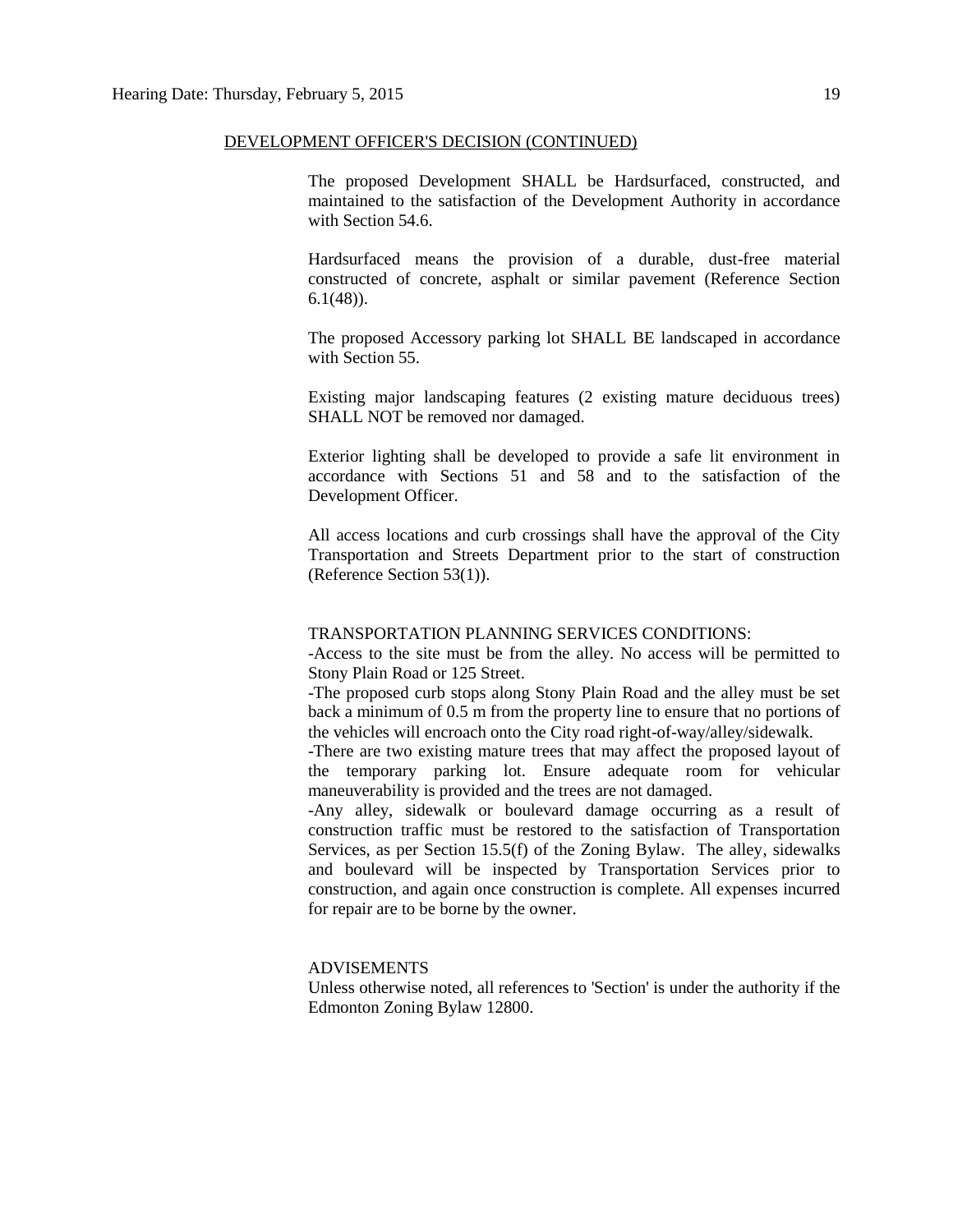## DEVELOPMENT OFFICER'S DECISION (CONTINUED)

Notes:

An approved Development Permit means that the proposed development has been reviewed against the provisions of this bylaw. It does not remove obligations to conform with other legislation, bylaws or land title instruments such as the Municipal Government Act, the Edmonton Building Permit Bylaw or any caveats, covenants or easements that might be attached to the Site. (Reference Section 5.2)

Unless otherwise stated, all above references to section numbers refer to the authority under the Edmonton Zoning Bylaw 12800.

## **VARIANCE:**

Section  $54.2(2)(d)(i)$  relaxed - to allow for accessory parking to the nonresidential uses along Stony Plain Road to be temporarily located within 120m on to the two properties, on which non-residential uses are neither permitted nor discretionary on the Site to be used for additional parking. This will only be allowed during the time when 102 Avenue is closed for construction.

Notes:

A variance was granted for this Development Permit pursuant to Sections 11.3 and 11.4. Subject to the right of appeal the permit is NOT VALID until the required Notification Period expires (date noted below) in accordance with Sections 21.1 and 17.1.

Unless otherwise noted, all references to 'Section' is under the authority of the Edmonton Zoning Bylaw 12800.

## APPELLANT'S SUBMISSION

My name is Sarah Proudlock, and I own and operate The Tea Girl in the Winnington building across the road from the proposed development. I would like to appeal the development permit application based on the following reasons:

1) No written notification was given to our business, nor the adjacent businesses on Stony Plain Road which are within 60 metres of the development as to the development permit application or deadlines for appeal.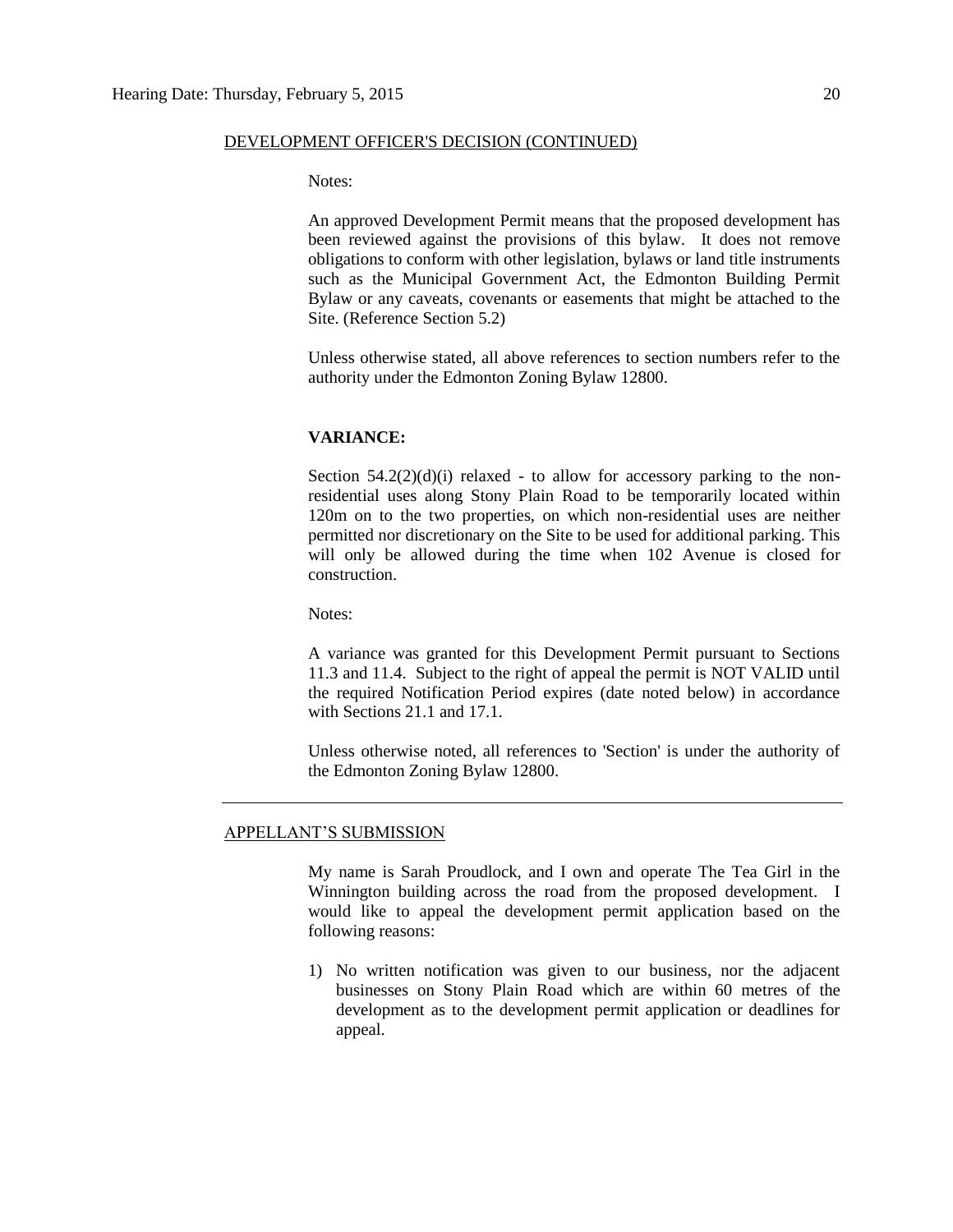## APPELLANT'S SUBMISSION (CONTINUED)

- 2) The lot will not provide safe accessible parking for the businesses across the road. A pedestrian light is overdue for the corner of 125th Street and Stony Plain Road, where many pedestrians currently cross with difficulty due to the high volumes of traffic. At this point there has been no discussion of plans for a pedestrian light, which would be required to cross the street safely to access the parking and the businesses from the parking.
- 3) Access to the proposed temporary parking lot will cause traffic to back up further than it already is East bound Stony Plain Road as cars traveling East will be turning left onto 125th Street to access the parking against one of the busiest sections of the road.
- 4) The plans for a temporary parking lot in this location comes with the removal of parking meters on the south side of Stony Plain Road, which will negatively affect all of the businesses along Stony Plain Road. The parking meters are heavily used by the customers of our businesses which are open 7 days a week 12 hours a day. The street parking already provides the needed parking while offering convenience, safety and the ability to shelter the pedestrians from passing cars. The success of the 124th Street Area depends on businesses ability to offer their customers access their stores safely and conveniently.

Additional parking is always needed for vibrant areas to survive but not at the expense of losing existing utilized parking. The city needs to add or assist 124th Street BRZ in the addition of permanent parking for the area and this temporary parking lot with the planned parking meter removal is not a good solution to current problems. The city should be conducting safety and area studies done ahead of developments - not after.

## SUBDIVISION AND DEVELOPMENT APPEAL BOARD OFFICER'S COMMENTS

This is an application to develop a temporary Accessory parking lot, Accessory to existing adjacent Commercial Use properties (EXPIRES 60 calendar days after 102 Avenue NW between 125 Street NW and Connaught Drive NW is restored and reopened to the general public).

The site is located on the north side of Stony Plain Road and west of 124 Street and is zoned RA7 Low Rise Apartment Zone, Section 210 of the Edmonton Zoning Bylaw 12800. The site is within the Medium Scale Residential Infill Overlay, Section 823.

This application was approved by the Development Officer subject to conditions.

Pursuant to Section 11.3 and 11.4 and subject to the right of appeal to the Subdivision and Development Appeal Board, Section 21.1, the Development Officer granted the following variance: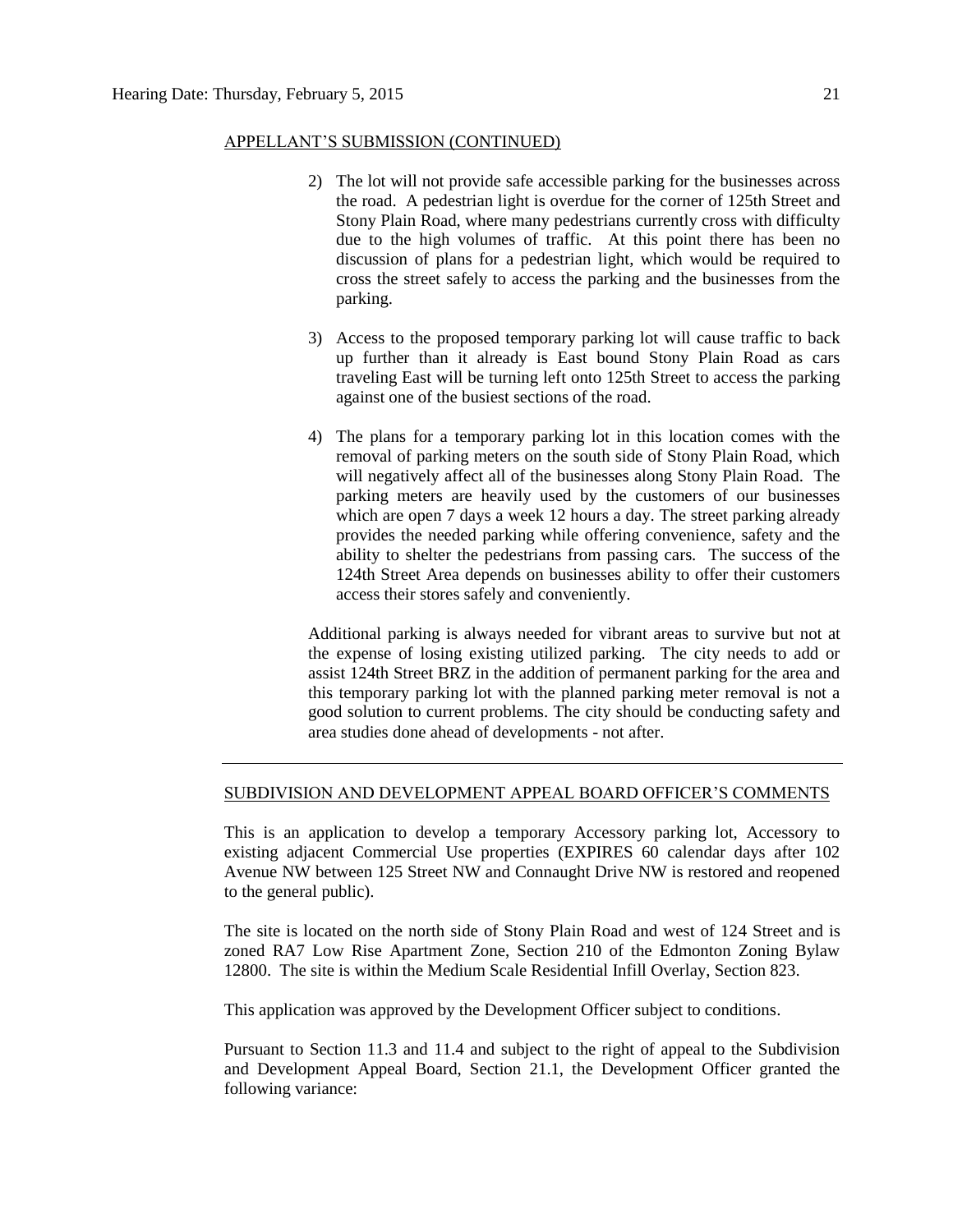Section  $54.2(2)(d)$  states notwithstanding the definition of Accessory in this Bylaw, Accessory parking spaces for non-residential Uses may be located on another Site where:

- i. The principal Use Class to which the parking is an Accessory Use is a Permitted or a Discretionary Use on the Site to be used for additional parking; or
- ii. Non-accessory Parking is a Permitted or a Discretionary Use on the Site to be used for parking.

**The Development Officer determined to allow for Accessory parking to the nonresidential Uses along Stony Plain Road to be temporarily located within 120 metres on to the two properties, on which non-residential Uses are neither Permitted nor Discretionary on the Site to be used for additional parking.** 

**This will only be allowed during the time when 102 Avenue is closed for construction.** 

## **Therefore, the Development Officer waived the requirements of Section 54.2(2)(d).**

The decision of approval by the Development Officer has been appealed by a tenant in an adjacent property located at 12411 (12415) Stony Plain Road.

Section 50.1(2) states Accessory Uses and Buildings are permitted in a Zone when Accessory to a principal Use which is a Permitted Use in that same Zone and for which a Development Permit has been issued.

Under Section 6.1(2), **Accessory** means, when used to describe a Use or building, a Use or building naturally or normally incidental, subordinate, and devoted to the principal Use or building, and located on the same lot or Site.

Section 823.1 states the purpose of this Overlay is to accommodate the development of medium-scale infill housing in Edmonton's mature residential neighbourhoods in a manner that ensures compatibility with adjacent properties while maintaining or enhancing a pedestrian-friendly streetscape.

Section 210.1 states the purpose of this Zone is to provide a Zone for Low Rise Apartments.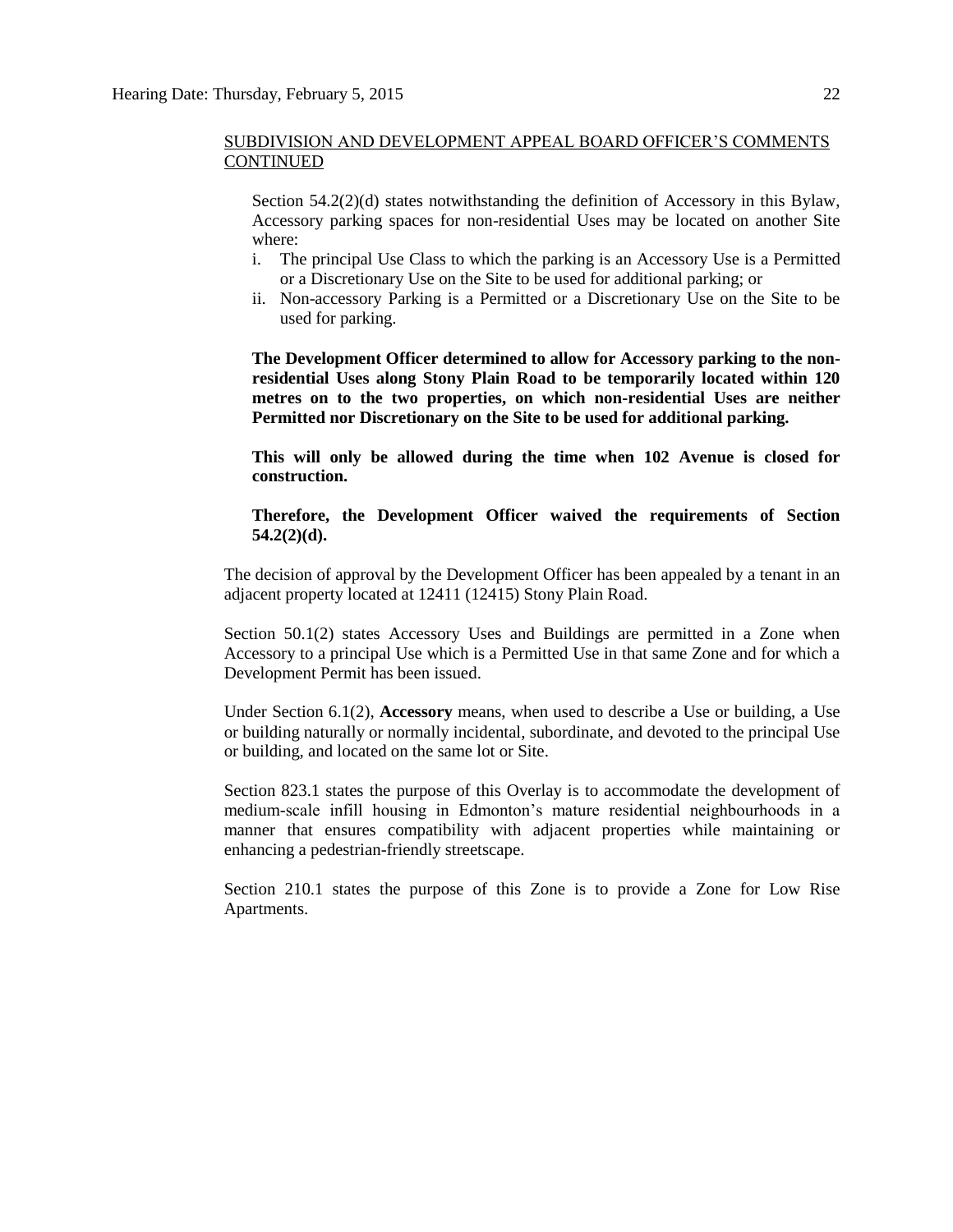## NOTICE TO APPLICANT/APPELLANT

Provincial legislation requires that the Subdivision and Development Appeal Board issue its official decision in writing within fifteen days of the conclusion of the hearing. Bylaw No. 11136 requires that a verbal announcement of the Board's decision shall be made at the conclusion of the hearing of an appeal, but the verbal decision is not final nor binding on the Board until the decision has been given in writing in accordance with the Municipal Government Act.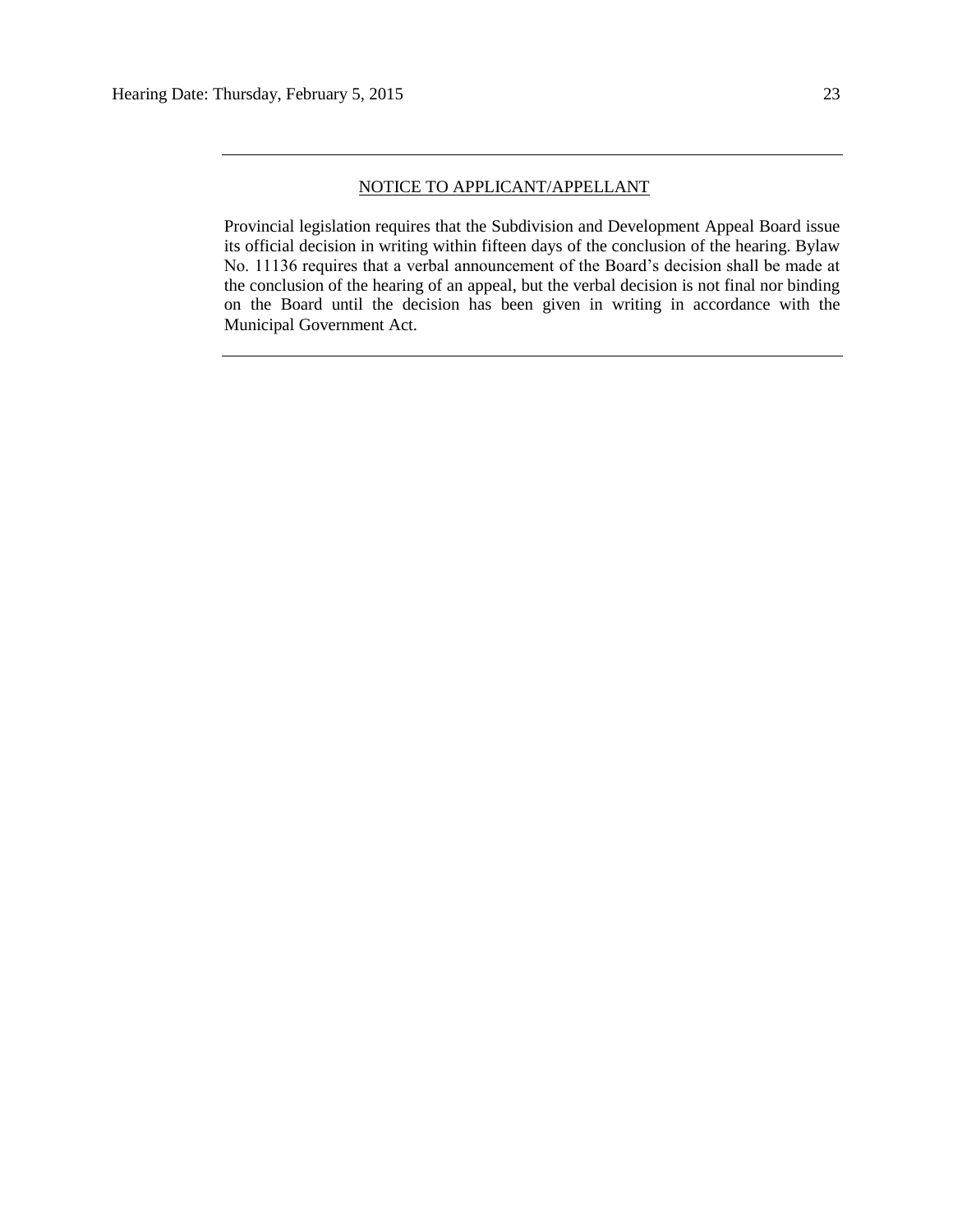

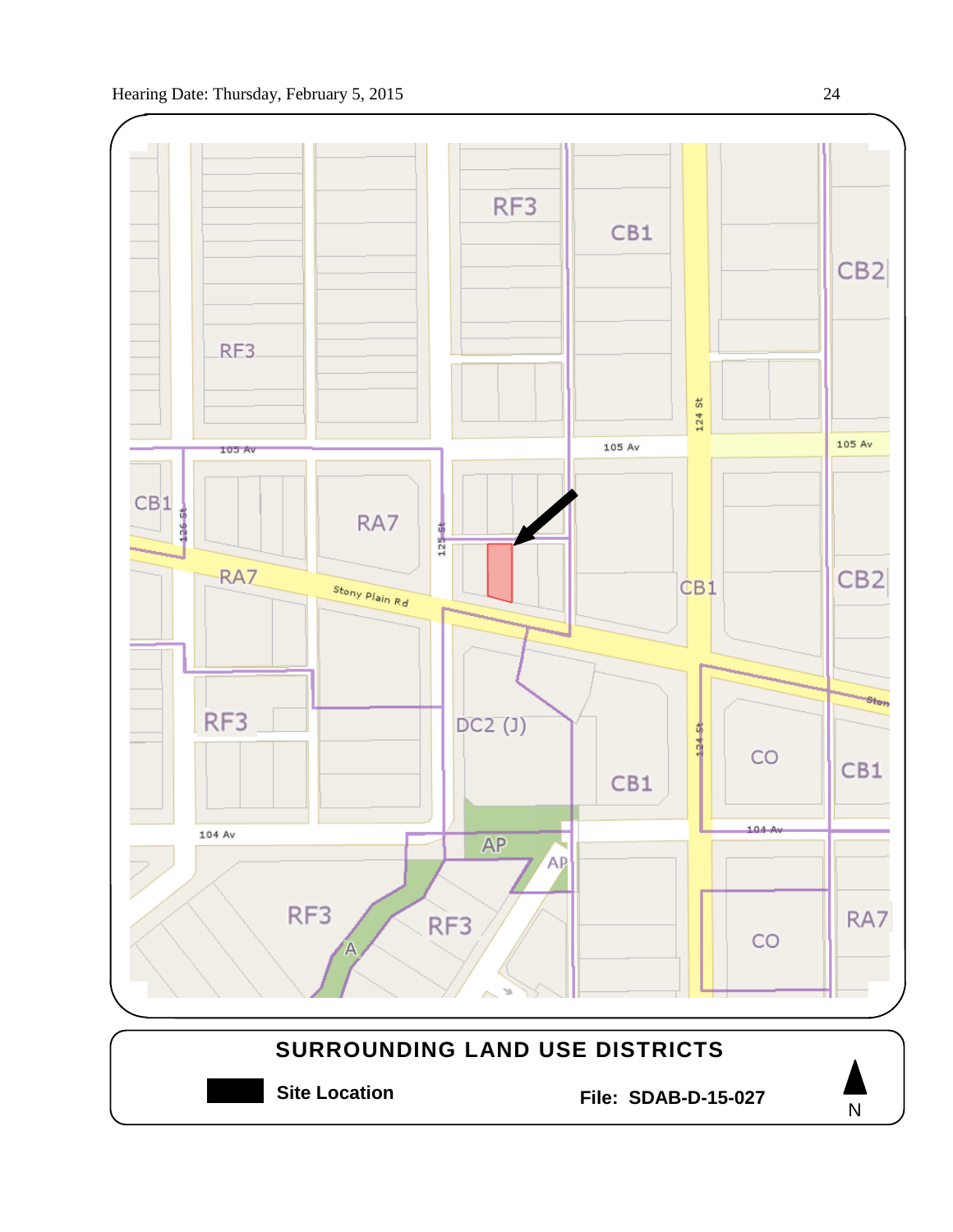| <b>ITEM IV: 3:30 P.M.</b> |                                                        | FILE: SDAB-D-15-028                                                                                                               |
|---------------------------|--------------------------------------------------------|-----------------------------------------------------------------------------------------------------------------------------------|
|                           | AN APPEAL FROM THE DECISION OF THE DEVELOPMENT OFFICER |                                                                                                                                   |
|                           | <b>APPELLANT:</b>                                      |                                                                                                                                   |
|                           | <b>APPLICATION NO.:</b>                                | 160316895-001                                                                                                                     |
|                           | <b>ADDRESS OF APPELLANT:</b>                           | 8704 150 Avenue NW<br>Edmonton AB T5E 1G2                                                                                         |
|                           | <b>APPLICATION TO:</b>                                 | Operate a Major Home Based Business<br>(administrative office for general<br>contractor with storage in an Accessory<br>building) |
|                           | <b>DECISION OF THE</b><br>DEVELOPMENT AUTHORITY:       | Cancelled.                                                                                                                        |
|                           | <b>DECISION DATE:</b>                                  | December 23, 2014                                                                                                                 |
|                           | <b>DATE OF APPEAL:</b>                                 | January 14, 2015                                                                                                                  |
|                           | <b>MUNICIPAL DESCRIPTION</b><br>OF SUBJECT PROPERTY:   | 8704 - 150 Avenue NW                                                                                                              |
|                           | <b>LEGAL DESCRIPTION:</b>                              | Plan 4136RS Blk 44 Lot 45                                                                                                         |
| ZONE:                     |                                                        | RF1 Single Detached Residential Zone                                                                                              |
| <b>OVERLAY:</b>           |                                                        | Mature Neighbourhood Overlay                                                                                                      |
|                           | <b>STATUTORY PLAN:</b>                                 | N/A                                                                                                                               |
|                           |                                                        |                                                                                                                                   |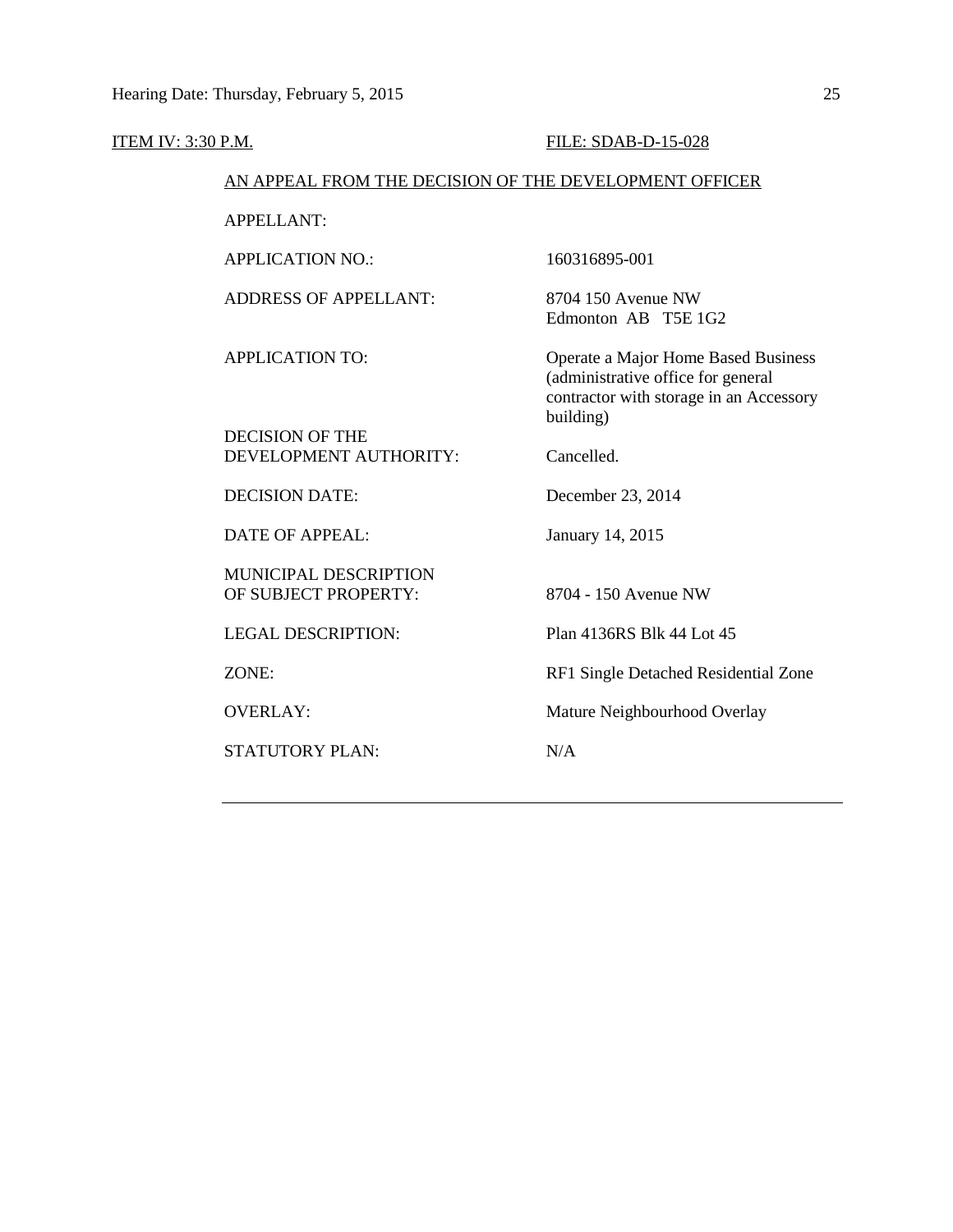### DEVELOPMENT OFFICER'S DECISION

Cancelled.

## APPELLANT'S SUBMISSION

Initial application Aug 2014 for Minor business licence at the property we rent due to moving from one house to this one.

The application was changed by the city planner to a Major Business. This was done over the phone when the planning office called in about Sept 2014

The permit application was filed and approved in accordance with mandatory notification period and we were notified by emailed Dec 17 2014.

A copy of the Development Permit was not in the mail as we were told it would.

Subsequent to that we were notified by email Jan 13 2015 that Project 160316895-001 was cancelled by the property owner on Dec. 23rd 2014 while the planner was on vacation.

We are both self employed operating as a partnership NOT incorporated. We have WCB coverage which requires a business licence.

The residence is our primary home we have office space in the residence and store a few supplies for general contracting in the garage using approx. 200 sq.ft.

Previous Business licences we had in the city were Minor Business. We go to our clients always and do not do any work at the residence other then administrative.

It is hard to understand how a landlord can refuse our ability to earn a living self employed and work in accordance with by law in Edmonton.

We would our original application for a Minor Business appealed and considered, if not then the refute the ability of landlord to without notice or cause refuse late, our approved permit with the city and have the planner retract a previously approved permit to our Business Licence Application. Email dallas.jd.residential@gmail.com if more information is required.

Dallas & Jacquie Hoover

## SUBDIVISION AND DEVELOPMENT APPEAL BOARD OFFICER'S COMMENTS

This is an application to operate a Major Home Based Business (administrative office for general contractor with storage in Accessory Building).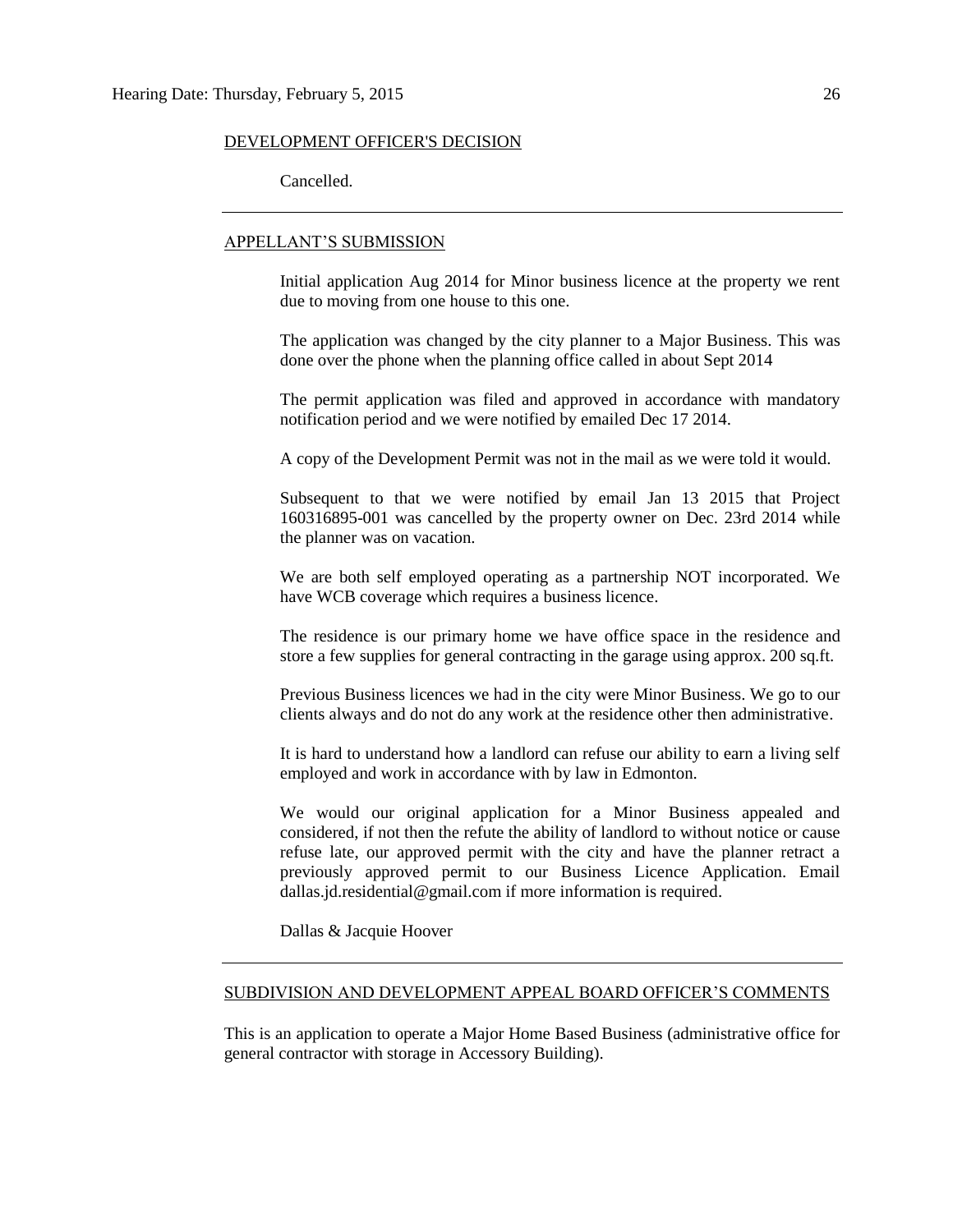The site is located on 150 Avenue, east of 88 Street and is zoned RF1 Single Detached Residential Zone, Section 110 of the Edmonton Zoning Bylaw 12800. The site is within the Mature Neighbourhood Overlay, Section 814 of the Edmonton Zoning Bylaw 12800.

A **Major Home Based Business** is a Discretionary Use in the RF1 Single Detached Residential Zone, Section 110.3(7).

Under Section 7.3(7), **Major Home Based Business** means development consisting of the use of an approved Dwelling or Accessory building by a resident of that Dwelling for one or more businesses such businesses may generate more than one business associated visit per day. The business use must be secondary to the residential Use of the building and shall not change the residential character of the Dwelling or Accessory building. The Dwelling may be used as a workplace by a non-resident. This Use Class includes Bed and Breakfast Operations but does not include General Retail Sales.

This application was approved by the Development Officer subject to conditions on December 17, 2014. A cancellation request form was received from Joe Mantalto, a registered landowner, on December 23, 2014 and the permit was cancelled on December 23, 2014.

Section 17.2(1)(e) states the Development Officer may cancel a Development Permit following its approval if the landowner requests, by way of written notice to the Development Officer, the cancellation of the Development Permit.

Section 17.2(3) states notice of the Development Officer's decision to cancel the Development Permit shall be provided in writing by ordinary mail to the property owner, and to the applicant of the Development Permit and such notice shall state the reasons for the cancellation of the Development Permit.

The decision of cancellation by the Development Officer has been appealed by the permit applicant, who is a tenant at the subject property.

## NOTICE TO APPLICANT/APPELLANT

Provincial legislation requires that the Subdivision and Development Appeal Board issue its official decision in writing within fifteen days of the conclusion of the hearing. Bylaw No. 11136 requires that a verbal announcement of the Board's decision shall be made at the conclusion of the hearing of an appeal, but the verbal decision is not final nor binding on the Board until the decision has been given in writing in accordance with the Municipal Government Act.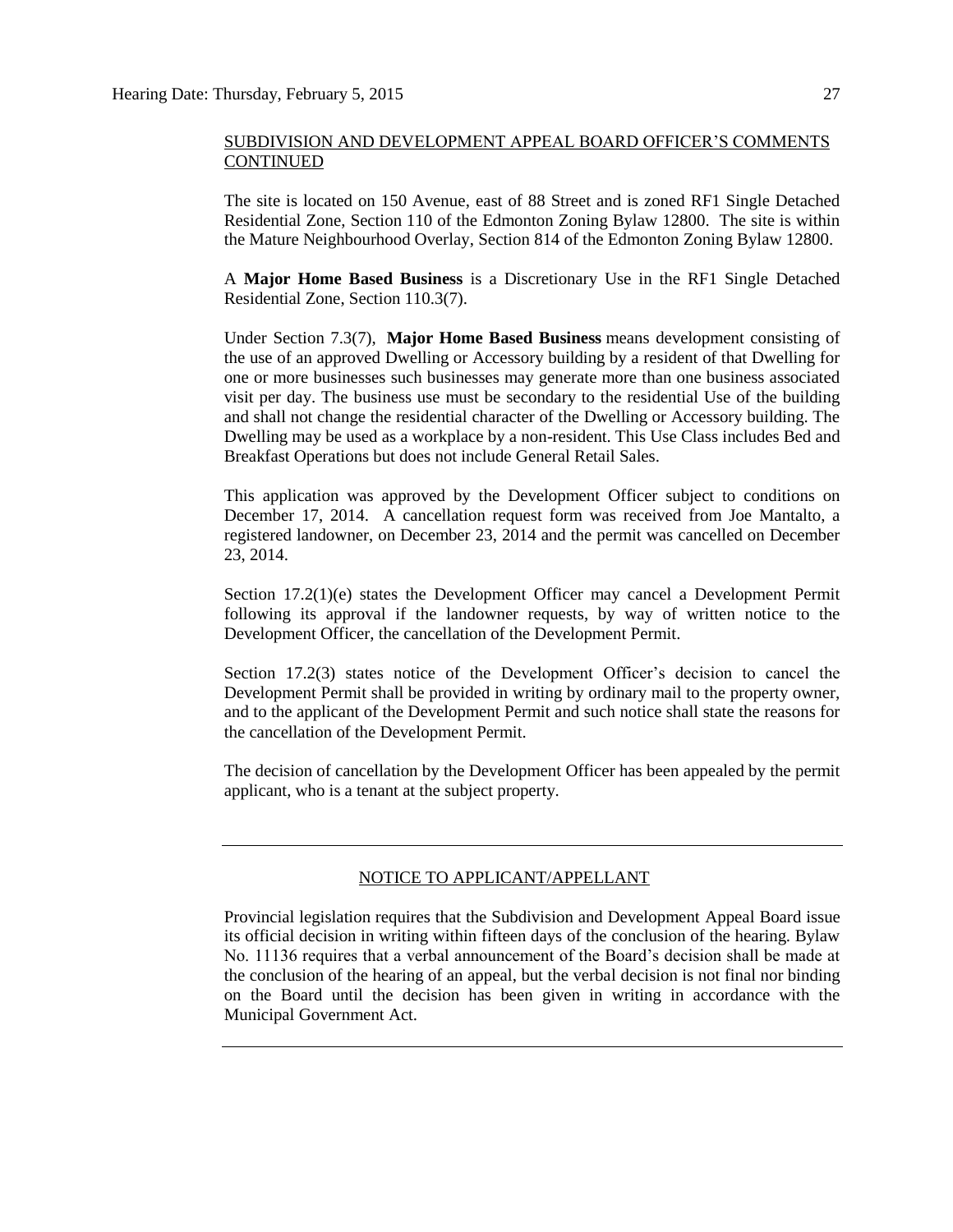